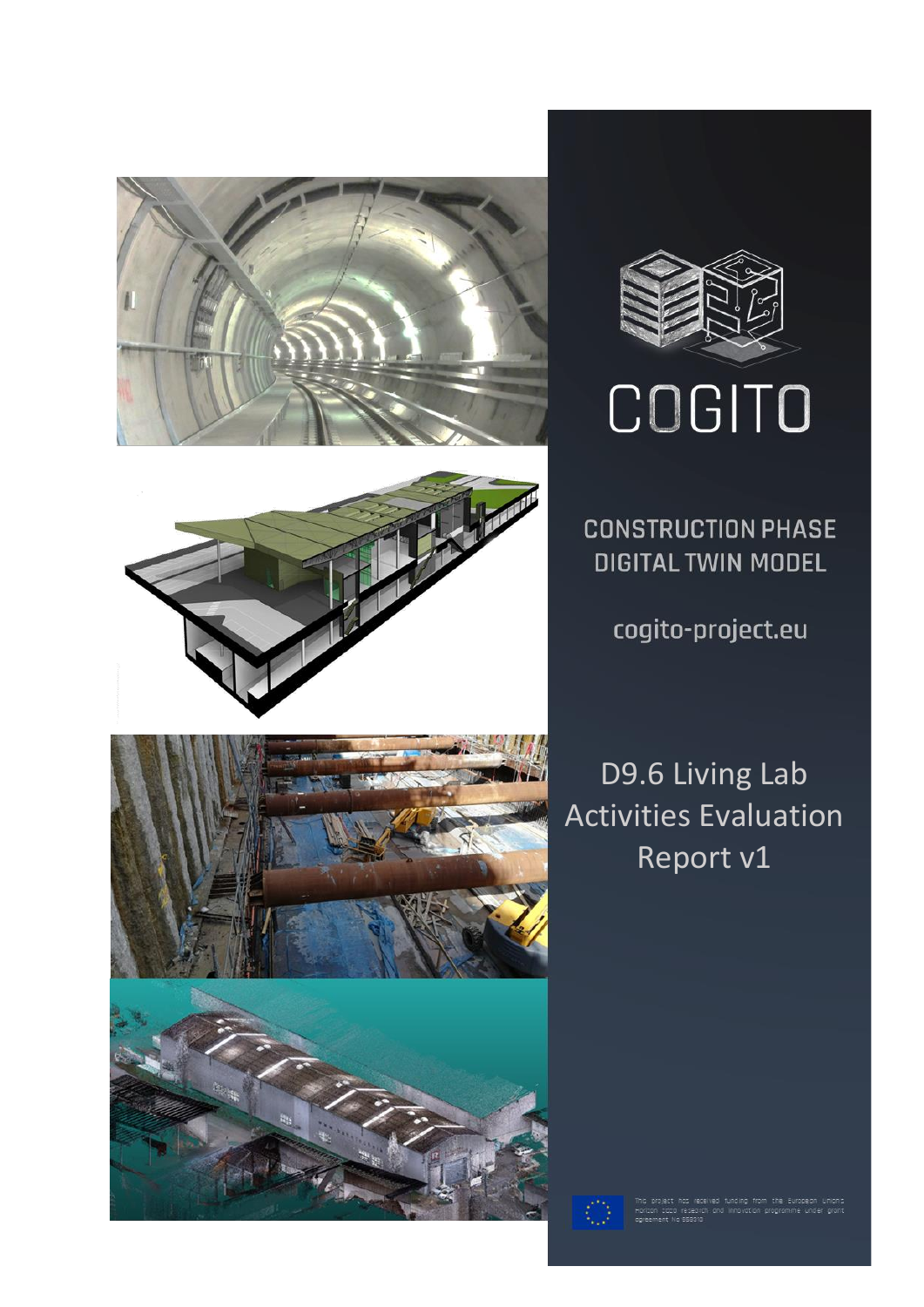# **D9.6 Living Lab Activities Evaluation Report v1**

| Dissemination Level:          | PU                  |
|-------------------------------|---------------------|
| Deliverable Type:             | Report              |
| Lead Partner:                 | ASM                 |
| <b>Contributing Partners:</b> | <b>All Partners</b> |
| Due date:                     | 31-10-2021          |
| Actual submission date:       | 31-10-2021          |

## **Authors**

| <b>Name</b>           | <b>Beneficiary</b> | <b>LEmail</b>                   |
|-----------------------|--------------------|---------------------------------|
| Agnieszka Mikołajczyk | <b>ASM</b>         | a.mikolajczyk@asm-poland.com.pl |

#### **Reviewers**

| <b>Name</b>                   | Beneficiary  | $\mathsf{Email}$            |
|-------------------------------|--------------|-----------------------------|
| <b>Martin Bueno</b>           | <b>UEDIN</b> | martin.bueno@ed.ac.uk       |
| <b>Alexandros Archontidis</b> | OLOD         | aarchontidis@olympiaodos.gr |

#### **Version History**

| <b>Version</b> | <b>Editors</b>        | <b>Date</b> | <b>Comment</b>                     |
|----------------|-----------------------|-------------|------------------------------------|
| 0.1            | Agnieszka Mikołajczyk | 18.10.2021  | First draft sent to reviewers      |
| 0.2            | Agnieszka Mikołajczyk | 26.10.2021  | Reviewers' components incorporated |
| 0.3            | Agnieszka Mikołajczyk | 27.10.2021  | Final version                      |
|                | Agnieszka Mikołajczyk | 31.10.2021  | Final version submitted to EC      |

### **Disclaimer**

©COGITO Consortium Partners. All right reserved. COGITO is a HORIZON2020 Project supported by the European Commission under Grant Agreement No. 958310. The document is proprietary of the COGITO consortium members. No copying or distributing, in any form or by any means, is allowed without the prior written agreement of the owner of the property rights. The information in this document is subject to change without notice. Company or product names mentioned in this document may be trademarks or registered trademarks of their respective companies. The information and views set out in this publication are those of the author(s) and do not necessarily reflect the official opinion of the European Communities. Neither the European Union institutions and bodies nor any person acting on their behalf may be held responsible for the use, which may be made, of the information contained therein.



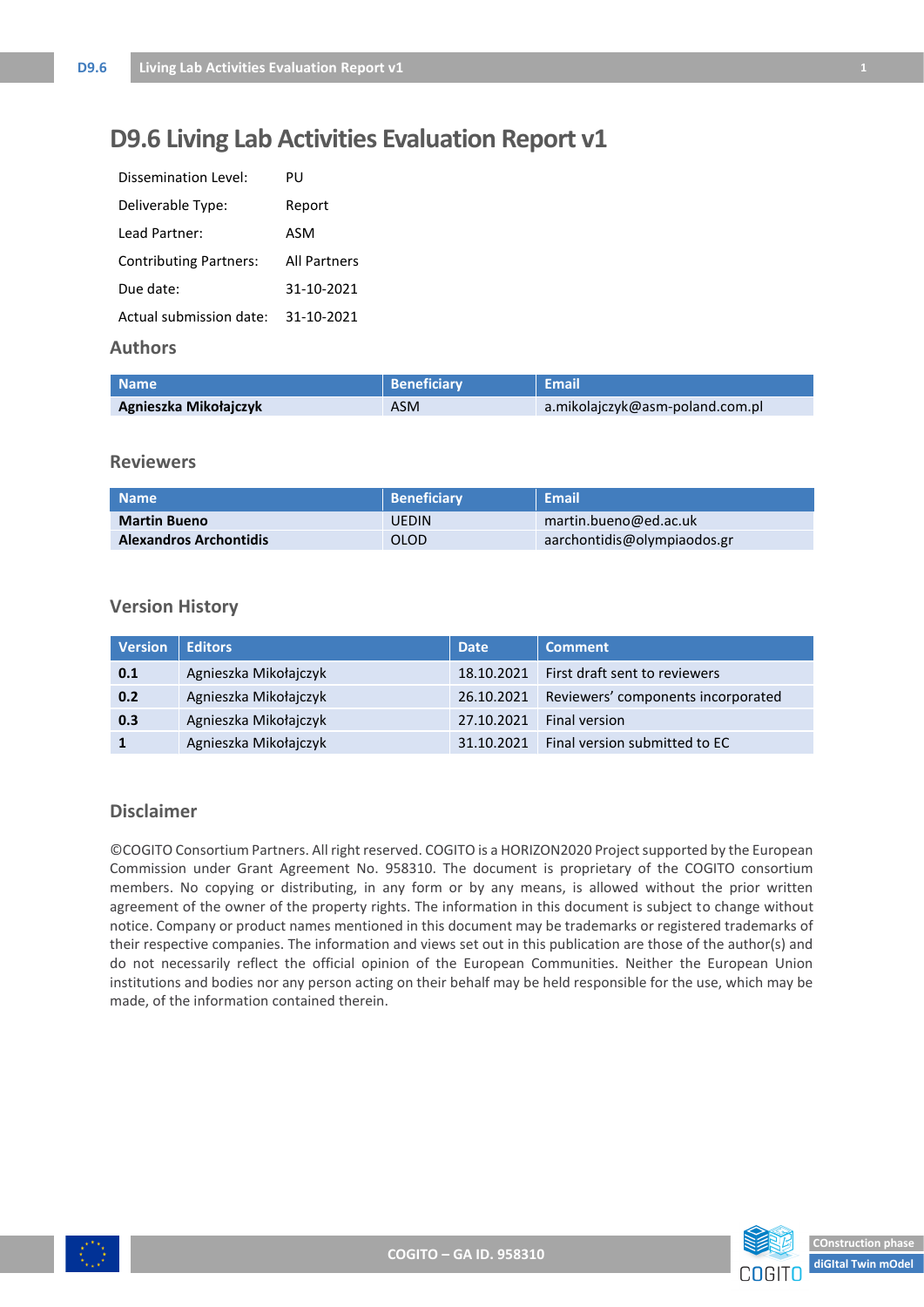### <span id="page-2-0"></span>**Executive Summary**

This report is a summary of the main Living Lab activities performed in the COGITO project between the very beginning and M12. This document presents course and results of the workshops with project's stakeholders who are direct users of COGITO's solutions in pilot sites located in Denmark and Spain. Not only the organizational issues are covered, but more importantly - the outcomes of the organised meetings.

In the first part of the report, the description of workshops' organisational aspects is provided – dates, places, hosts, and participants. Moreover, the recruitment process and recruitment tools (e.g. e-mail invitations and leaflets) are mentioned.

The report recalls the main objective of the Living Lab workshops – to collect requirements, raise awareness, engagement, and acceptance of pilot site occupants and stakeholders. The document also lists the elements that were briefly presented to the gathered audience: COGITO goals and solutions to be delivered, project partners, pilot sites and the Living Lab idea. Means used by the workshops organisers to better illustrate the project scope are also mentioned in this report, e.g. Power Point project general presentation.

The core part of the report is the presentation of workshops outcomes and requirements collected from the participants via questionnaire. In general, workshops were evaluated as well organised by the invited Living Lab representatives.

Finally, all activities and results of the workshops are reported in the document. The first round of workshops took place in April and May 2021. The second round is planned in June 2022.



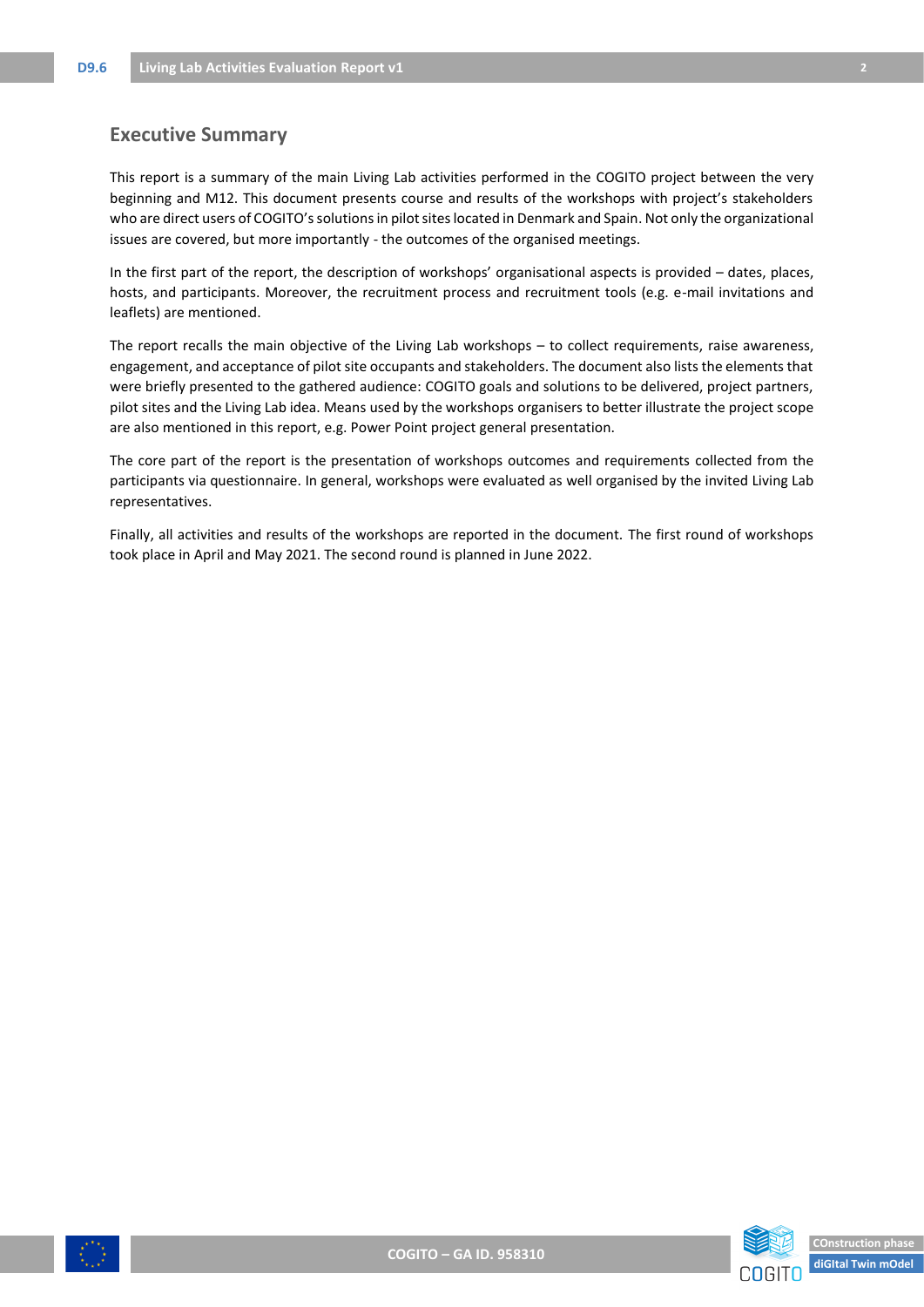# <span id="page-3-0"></span>**Table of contents**

| $\mathbf{1}$   |     |  |  |  |  |  |
|----------------|-----|--|--|--|--|--|
|                | 1.1 |  |  |  |  |  |
|                | 1.2 |  |  |  |  |  |
|                | 1.3 |  |  |  |  |  |
| 2              |     |  |  |  |  |  |
| 3              |     |  |  |  |  |  |
| 4              |     |  |  |  |  |  |
| 5              |     |  |  |  |  |  |
|                | 5.1 |  |  |  |  |  |
|                | 5.2 |  |  |  |  |  |
|                | 5.3 |  |  |  |  |  |
|                | 5.4 |  |  |  |  |  |
| 6              |     |  |  |  |  |  |
|                | 6.1 |  |  |  |  |  |
|                | 6.2 |  |  |  |  |  |
|                | 6.3 |  |  |  |  |  |
| $\overline{7}$ |     |  |  |  |  |  |



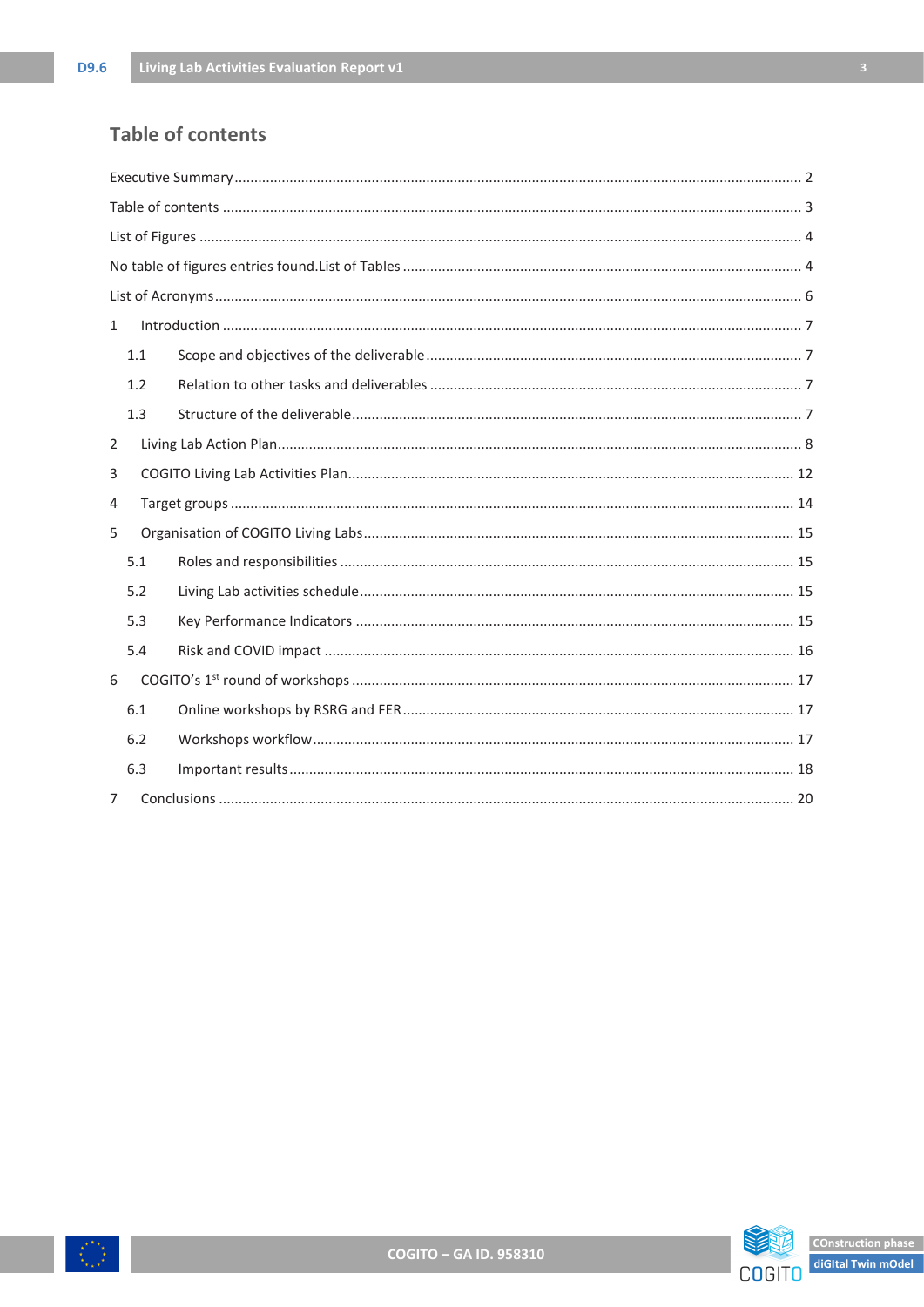# <span id="page-4-0"></span>**List of Figures**

<span id="page-4-1"></span>



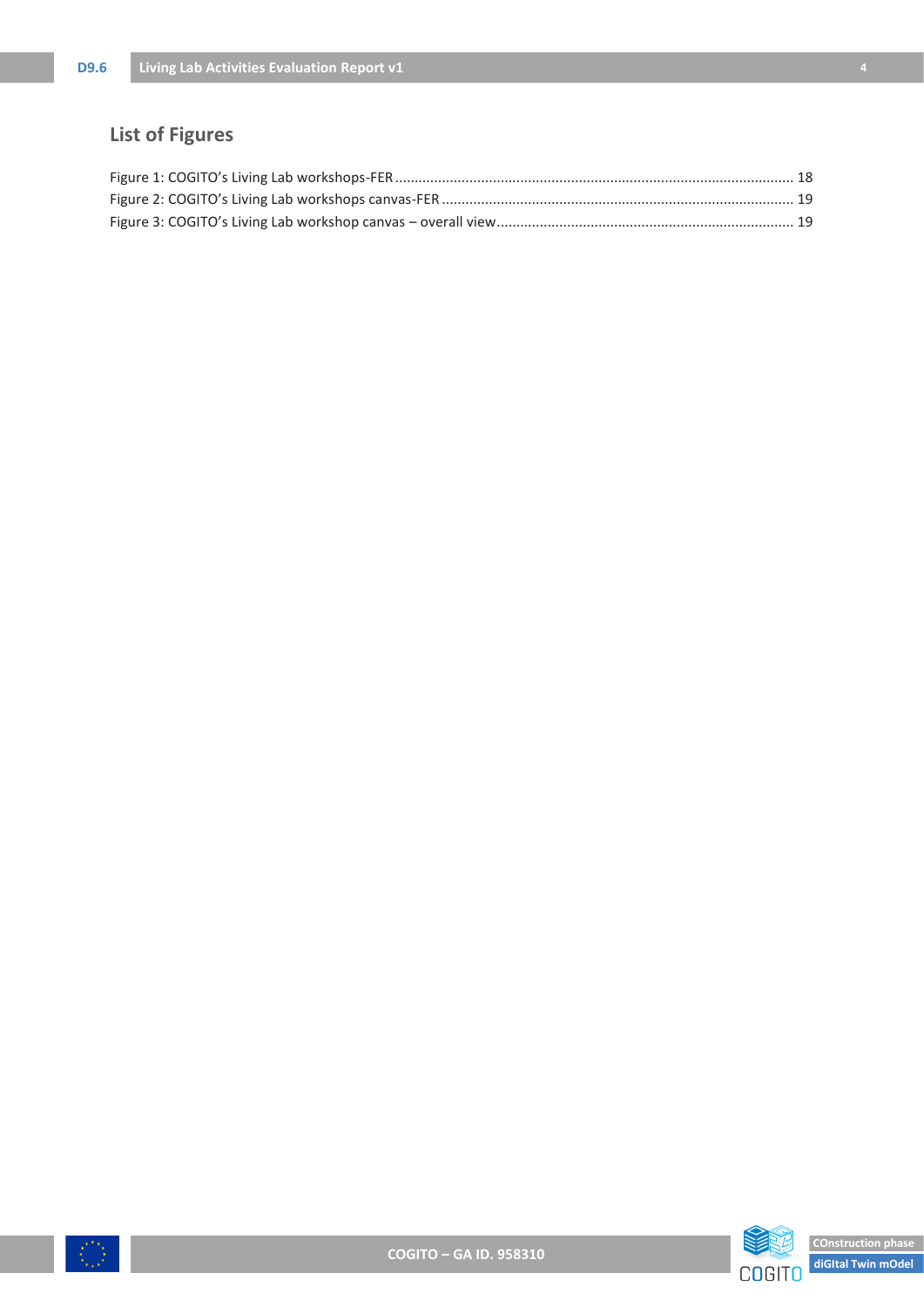# **List of Tables**



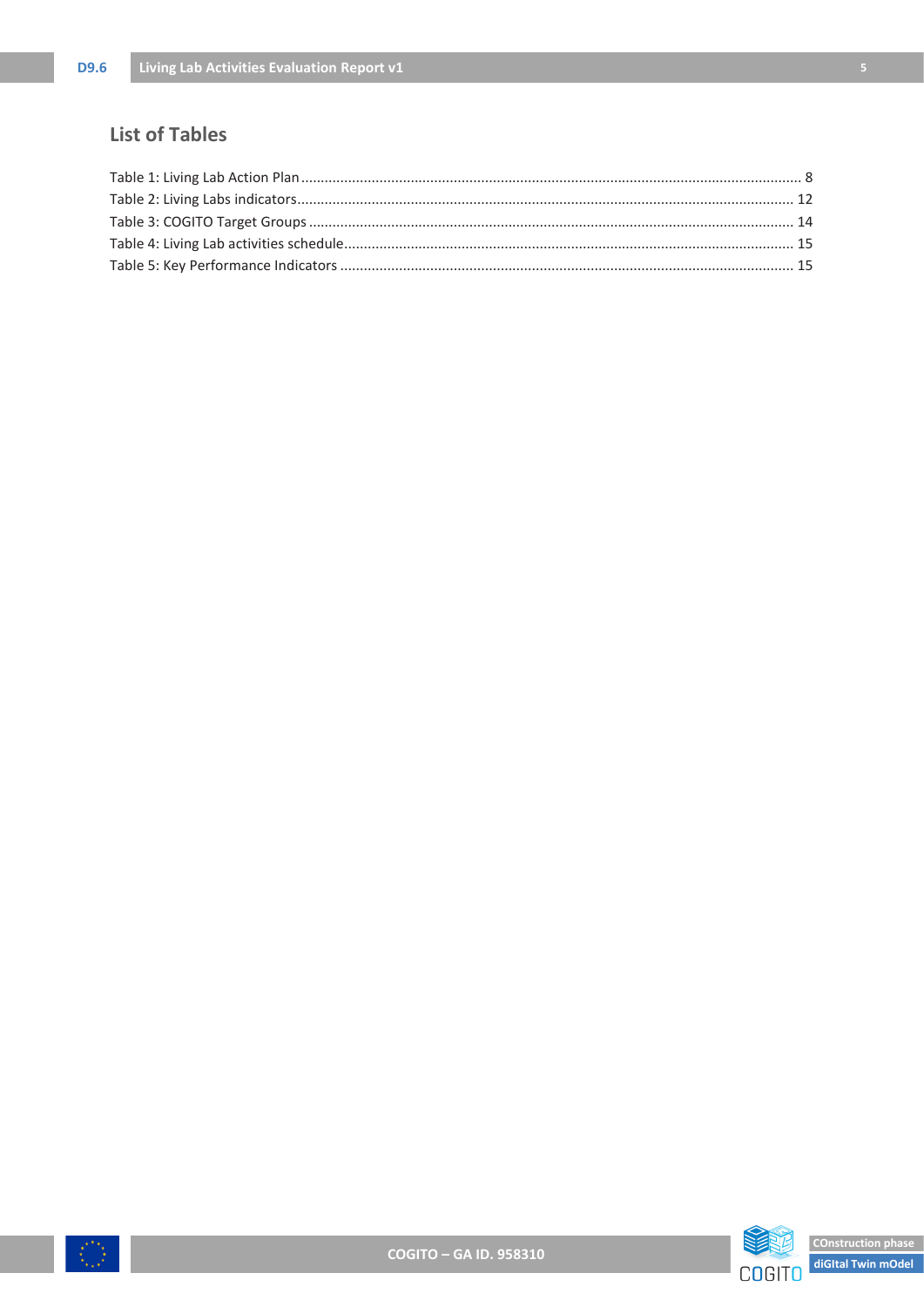# <span id="page-6-0"></span>**List of Acronyms**

| <b>Term</b>    | <b>Description</b>                                                                                |
|----------------|---------------------------------------------------------------------------------------------------|
| <b>BUILDUP</b> | The European Portal for Energy Efficiency in Buildings                                            |
| <b>CIRIA</b>   | Construction Industry Research and Information Association                                        |
| <b>COGITO</b>  | Construction Phase diGItal Twin mOdel                                                             |
| D              | Deliverable                                                                                       |
| <b>D&amp;C</b> | Dissemination & Communication                                                                     |
| <b>DCP</b>     | Dissemination and Communication Plan                                                              |
| <b>DEM</b>     | Dissemination and Exploitation Manager                                                            |
| <b>ECTP</b>    | The European Construction, built environment and energy efficient building Technology<br>Platform |
| <b>GDPR</b>    | General Data Protection Regulation                                                                |
| <b>HS</b>      | Health & Safety                                                                                   |
| ICT            | Information and Communication Technologies                                                        |
| <b>KPI</b>     | Key Performance Indicators                                                                        |
| LL             | Living Labs                                                                                       |
| M              | Month                                                                                             |
| QA             | <b>Quality Assurance</b>                                                                          |
| <b>SR</b>      | <b>Stakeholders Requirements</b>                                                                  |
| Τ              | <b>Task</b>                                                                                       |
| <b>WP</b>      | <b>Work Package</b>                                                                               |



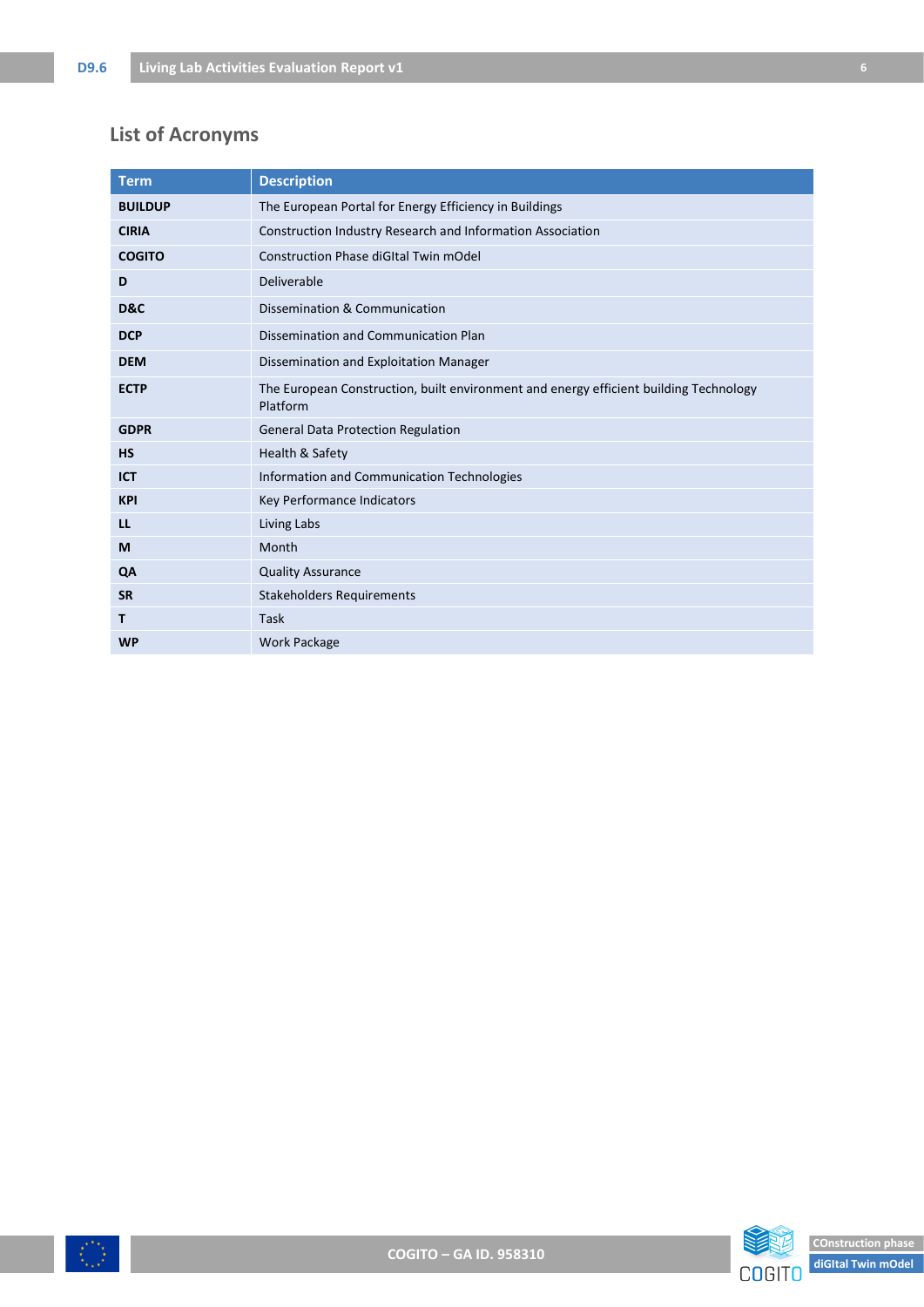## <span id="page-7-0"></span>**1 Introduction**

#### <span id="page-7-1"></span>**1.1 Scope and objectives of the deliverable**

The hereby report is the first of three Living Lab activities Evaluation Reports, where the overall framework of the COGITO Living Lab implementation will be described.

For clarification purposes, it is worth reminding that the whole idea of Living Labs introduction into the project is about co-creation approach. The aim is to involve the Living Lab communities (end-users and targeted beneficiaries) into the project activities in order to make all developments optimised according to their needs and requirements. A variety of tools is available for the project team in order to obtain constant feedback, e.g. stakeholder workshops, quick online surveys, etc.

The COGITO Living Lab activities are planned to be performed in the 2 pilot sites:

- Metro Network Extension (Copenhagen-Denmark) managed by RSRG,
- High Speed Railway Station (Murcia-Spain) managed by FERROVIAL.

ASM being the leader of WP9 is in charge of Living Labs activities coordination and dissemination of these activities.

This report presents the summary of the main Living Lab activities performed in the first round of the COGITO workshops and will be updated in M24 and M36.

#### <span id="page-7-2"></span>**1.2 Relation to other tasks and deliverables**

The D9.6 report is being prepared in relation to D9.2 "COGITO dissemination and communication plan and associated material v1", D9.3 "COGITO dissemination and communication plan and associated material v2" and D2.1 "Stakeholder requirements for the COGITO system". COGITO dissemination and communication plan and associated material report has now two versions delivered: D9.2 (first version) and D9.3 (updated version) in which the Living Lab workshops are presented as part of the dissemination activities. The aim is to raise awareness and engagement of particular target groups (e.g. Construction Project/H&S/QA Managers and construction companies, construction site labour, technological platforms, professional associations and initiatives, and general public) into COGITO solutions development. In COGITO, these stakeholders are being effectively reached through a variety of communication channels and the utilisation of a wide range of dissemination instruments from the beginning of the project upon the end of its life cycle and beyond. D2.1 describes also the outcomes of the first round of workshops which were focused on collecting user requirements. Furthermore, the first round of workshops was also a demo exercise to check if the adopted methodology and organisational criteria were correctly implemented.

#### <span id="page-7-3"></span>**1.3 Structure of the deliverable**

This deliverable presents Living Lab methodology, action plan, and results elaborated in the first year of the project. It also provides an overview of the strategy and specific tools implemented to reach the expected outcomes in the reporting period and the plan scheduled for the following months. The first part of the document presents the objectives and the strategy followed during the reporting period. The second, and last, section focuses on the workshop description, results, and further steps to improve already undertaken actions.



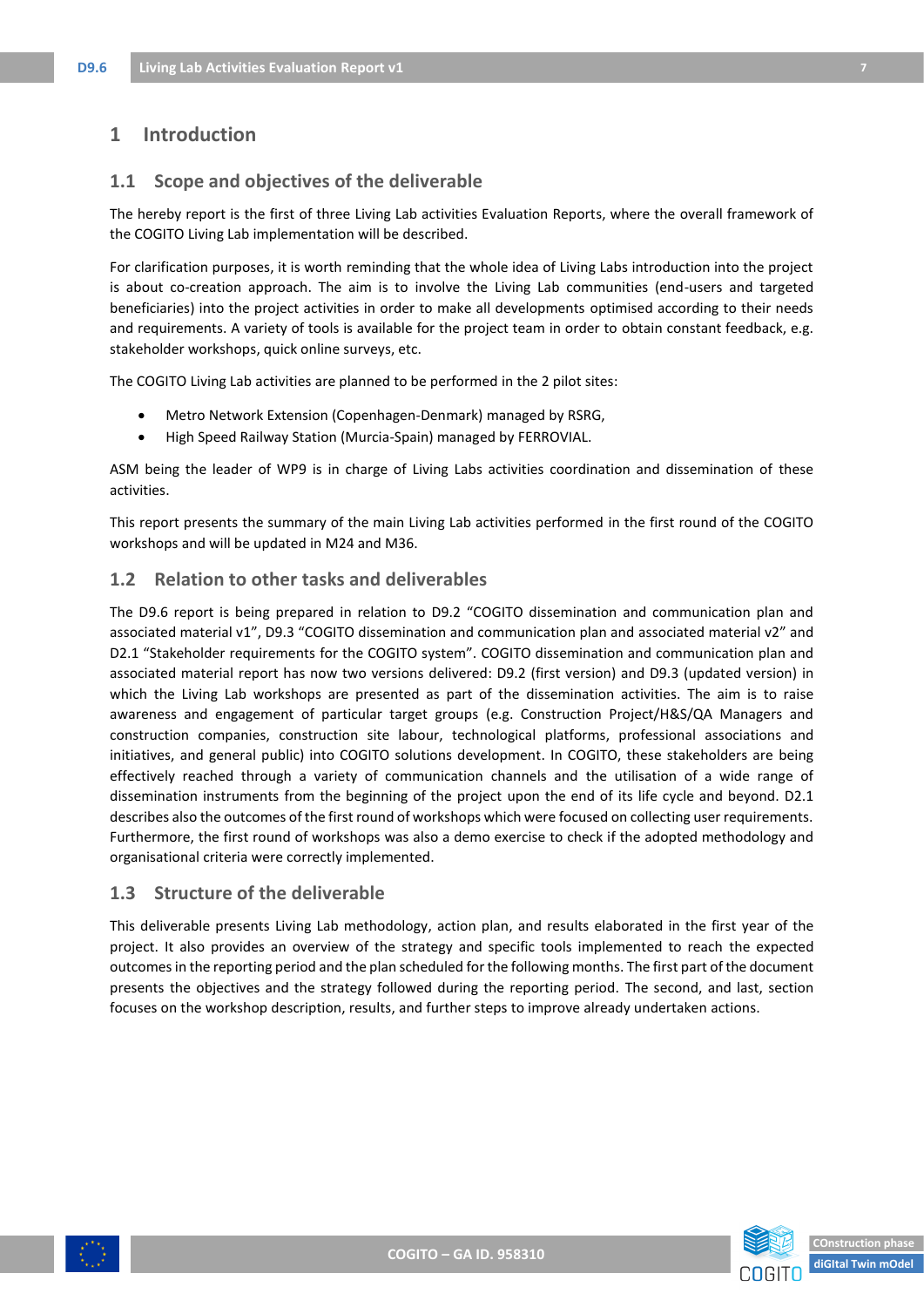## <span id="page-8-0"></span>**2 Living Lab Action Plan**

Living Lab Action Plan was established at the beginning of the project to schedule particular activities like collecting mailing lists, set up the database, preparing dissemination materials, planning follow-up activities, etc. COGITO has planned exact dates for each activity, responsibilities, measurements and measurable targets. Living Lab Action Plan as a solid document was distributed to Living Lab representatives from the two pilot sites and discussed during the meetings. The detailed schedule is presented below in [Table 1.](#page-8-1)

#### **Table 1: Living Lab Action Plan**

<span id="page-8-1"></span>

| <b>Action</b>                                                                                                                                                                                                                                                                                                                                                                                                                                                          | <b>Deadline</b>                         | <b>Responsible</b>                                                                                                                      | <b>Measurement</b>                                    | <b>Target</b>                                                                                                                                                                                   |
|------------------------------------------------------------------------------------------------------------------------------------------------------------------------------------------------------------------------------------------------------------------------------------------------------------------------------------------------------------------------------------------------------------------------------------------------------------------------|-----------------------------------------|-----------------------------------------------------------------------------------------------------------------------------------------|-------------------------------------------------------|-------------------------------------------------------------------------------------------------------------------------------------------------------------------------------------------------|
|                                                                                                                                                                                                                                                                                                                                                                                                                                                                        |                                         | <b>CONTACT LIST ESTABLISHMENT</b>                                                                                                       |                                                       |                                                                                                                                                                                                 |
| Collecting contact details of all<br>target groups (or cooperation with<br>the construction managers and<br>other parties managing personal<br>data) for distribution of the<br>materials. Each Pilot Site will be<br>responsible of the management of<br>gathered contact details according<br>to GDPR. All target groups must be<br>informed that their contact details<br>will be stored and used for Living<br>Lab activities and they have to<br>provide consent. |                                         | 23/02/2021 • ASM - template<br>· Ferrovial, RSRG -<br>data collection                                                                   | Number of<br>records in a<br>database                 | Construction<br>Project/H&S/QA<br>Managers and<br>Construction companies,<br>Construction site labour,<br><b>Technological Platforms</b><br>and Professional<br>Associations and<br>Initiatives |
| Database<br>of<br>contacts<br>οf<br>Construction Project / H&S / QA<br>Construction<br><b>Managers</b><br>and<br>companies,<br>Construction<br>site<br>labour, Technological Platforms<br>and Professional Associations and<br>Initiatives in Denmark, Spain.                                                                                                                                                                                                          |                                         | 25/02/2021 • ASM - template<br>+ contacts' data<br>in other EU<br>countries<br>· Ferrovial, RSRG -<br>data collection in<br>pilot sites | Number of<br>records in a<br>database                 | Construction<br>Project/H&S/QA<br>Managers and<br>Construction companies,<br>Construction site labour,<br><b>Technological Platforms</b><br>and Professional<br>Associations and<br>Initiatives |
| <b>Action</b>                                                                                                                                                                                                                                                                                                                                                                                                                                                          | <b>Deadline</b>                         | <b>Responsible</b>                                                                                                                      | <b>Measurement</b>                                    | <b>Target</b>                                                                                                                                                                                   |
|                                                                                                                                                                                                                                                                                                                                                                                                                                                                        |                                         | <b>MATERIALS DEVELOPMENT</b>                                                                                                            |                                                       |                                                                                                                                                                                                 |
| E-mail invitation to join the Living<br>Lab + short invitation leaflet $-$<br><b>English version</b>                                                                                                                                                                                                                                                                                                                                                                   | 2/03/2021                               | $\bullet$ ASM                                                                                                                           | Document                                              | All target groups -<br>workshop participants                                                                                                                                                    |
| E-mail invitation to join the Living<br>Lab and short leaflet - English/<br>national<br>languages<br>and<br>distribution among target group                                                                                                                                                                                                                                                                                                                            | 3/03/2021                               | • Ferrovial, RSRG                                                                                                                       | Number of e-<br>mails sent to<br>all target<br>groups | All target groups -<br>workshop participants                                                                                                                                                    |
| Invitation to join the Living Lab -<br>announcement in social media<br>and project website                                                                                                                                                                                                                                                                                                                                                                             | Start 1<br>month<br>before the<br>event | $\bullet$ ASM - general<br>project channels<br>• Ferrovial, RSRG -<br>organisation's<br>website and<br>social media                     | Number of<br>news                                     | All target groups -<br>posts, tweets, workshop participants                                                                                                                                     |
| E-mails with<br>project news to<br>maintain<br>the<br>interest<br>of<br>LL<br>members, to ensure a continuous<br>contact with the stakeholders<br>informing them about the project<br>progress, news of the project and                                                                                                                                                                                                                                                | Every 1<br>month                        | $\bullet$ ASM - English<br>version<br>· Ferrovial, RSRG -<br>translation and<br>distribution                                            | Number of e-<br>mails sent to<br>all target<br>groups | Construction Project/<br>H&S/ QA Managers and<br>Construction companies,<br>Construction site labour,<br><b>Technological Platforms</b><br>and Professional                                     |



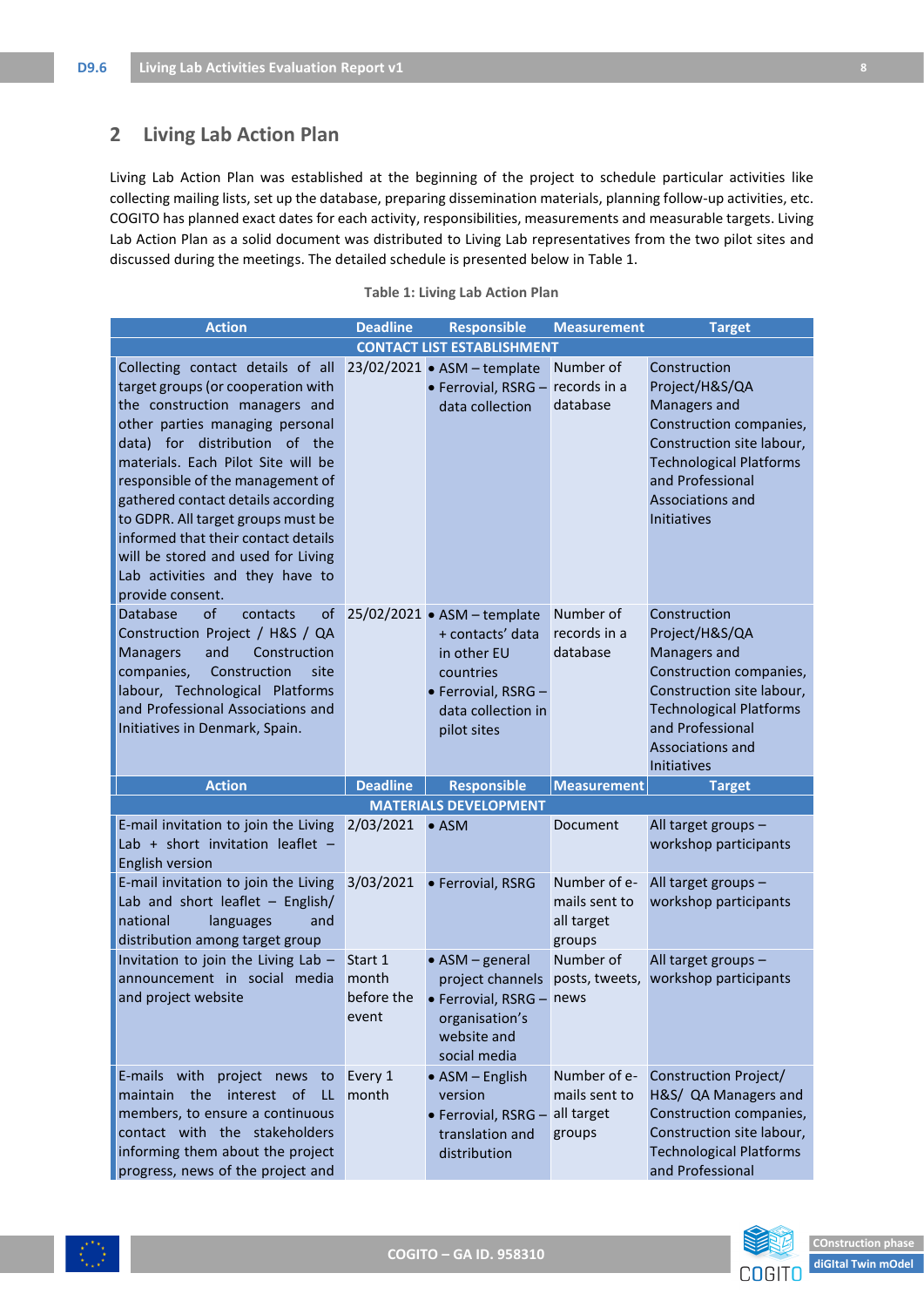| <b>Action</b>                                                                                                                                                               | <b>Deadline</b>  | <b>Responsible</b>                                                                                               | <b>Measurement</b>                                                                                                                            | <b>Target</b>                                                                                                                                                                                          |
|-----------------------------------------------------------------------------------------------------------------------------------------------------------------------------|------------------|------------------------------------------------------------------------------------------------------------------|-----------------------------------------------------------------------------------------------------------------------------------------------|--------------------------------------------------------------------------------------------------------------------------------------------------------------------------------------------------------|
| activities<br>involving<br>Living<br>Lab<br>members.<br>Raising<br>awareness,<br>educate, interesting facts.                                                                |                  |                                                                                                                  |                                                                                                                                               | Associations and<br>Initiatives                                                                                                                                                                        |
| General project presentation                                                                                                                                                |                  | 10/03/2021 • ASM - design<br>· Ferrovial, RSRG -<br>providing input,<br>translation and<br>distribution          | Number of<br>distributed<br>presentations<br>/Number of<br>participants<br>who will take<br>part in<br>presentation<br>during the<br>workshop | Construction Project/<br>H&S/ QA Managers and<br>Construction companies,<br>Construction site labour,<br><b>Technological Platforms</b><br>and Professional<br>Associations and<br><b>Initiatives</b>  |
| General project presentation -<br>dissemination<br>through<br>social<br>media<br>and<br>project<br>website<br>(presentation is already available<br>on the project website) | 12/03/2021 • ASM |                                                                                                                  | Number of<br>posts, tweets,<br>news                                                                                                           | Construction<br>Project/H&S/QA<br>Managers and<br>Construction companies,<br>Construction site labour,<br><b>Technological Platforms</b><br>and Professional<br>Associations and<br><b>Initiatives</b> |
| Living Lab poster development                                                                                                                                               | 1/01/2022        | $\bullet$ ASM $-$<br>template/edit<br>· Ferrovial, RSRG -<br>providing input,<br>translation and<br>distribution | Document                                                                                                                                      | Construction Project/<br>H&S/ QA Managers and<br>Construction companies,<br>Construction site labour,<br><b>Technological Platforms</b><br>and Professional<br>Associations and<br><b>Initiatives</b>  |
| LL leaflet -<br>Second<br>executive<br>of<br>results<br>project<br>summary<br>(business scenarios, use cases)                                                               | 9/2023           | • ASM - English<br>version<br>• Ferrovial, RSRG -<br>translation and<br>distribution                             | Number of<br>leaflets<br>distributed                                                                                                          | Construction Project/<br>H&S/ QA Managers and<br>Construction companies,<br>Construction site labour,<br><b>Technological Platforms</b><br>and Professional<br>Associations and<br><b>Initiatives</b>  |
| Second LL leaflet - dissemination<br>through social media and project<br>website                                                                                            | 9/2023           | • ASM - general<br>project channels<br>· Ferrovial, RSRG -<br>organisation's<br>website and<br>social media      | Number of<br>posts, tweets,<br>news                                                                                                           | Construction Project/<br>H&S/ QA Managers and<br>Construction companies,<br>Construction site labour,<br><b>Technological Platforms</b><br>and Professional<br>Associations and<br><b>Initiatives</b>  |
| COGITO's<br>promotional<br>video<br>production and distribution                                                                                                             | 10/2023          | • ASM - English<br>version<br>• Ferrovial, RSRG -<br>subtitles and<br>distribution                               | Number of<br>video<br>downloads                                                                                                               | Construction Project/<br>H&S /QA Managers and<br>Construction companies,<br>Construction site labour,<br><b>Technological Platforms</b><br>and Professional<br>Associations and<br>Initiatives         |



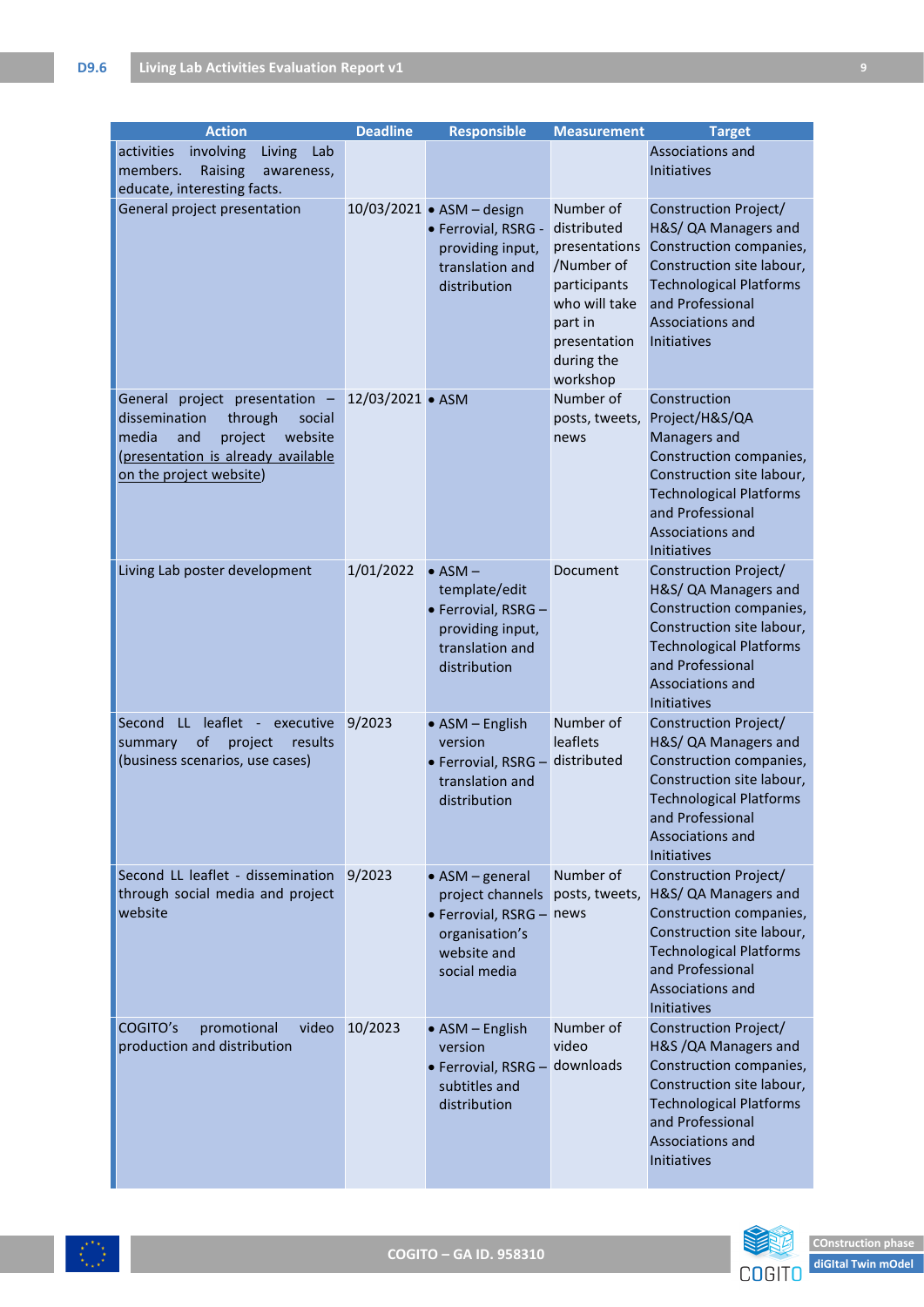| <b>Action</b>                                                                                                                                                                                     | <b>Deadline</b>                         | <b>Responsible</b>                                                            | <b>Measurement</b>                                                                                                                 | <b>Target</b>                                                                                                                                                                                                 |
|---------------------------------------------------------------------------------------------------------------------------------------------------------------------------------------------------|-----------------------------------------|-------------------------------------------------------------------------------|------------------------------------------------------------------------------------------------------------------------------------|---------------------------------------------------------------------------------------------------------------------------------------------------------------------------------------------------------------|
|                                                                                                                                                                                                   |                                         | <b>BEFORE THE WORKSHOP</b>                                                    |                                                                                                                                    |                                                                                                                                                                                                               |
| Workshop<br>announcement<br>through<br>publications,<br>articles,<br>press releases in national, local<br>press and magazines, participation<br>in national events.                               | Start 1<br>month<br>before the<br>event | $\bullet$ ASM - English<br>version<br>· FERROVIAL,<br>$RSRG -$<br>translation | Number of<br>news                                                                                                                  | All target groups -<br>posts, tweets, workshop participants                                                                                                                                                   |
| Sending e-mails to building/site<br>managers                                                                                                                                                      | Start 1<br>month<br>before the<br>event | · FERROVIAL,<br><b>RSRG</b>                                                   | Number of e-<br>mails sent to<br>owners of<br>dwellings                                                                            | All target groups -<br>workshop participants                                                                                                                                                                  |
| Distribution of paper leaflets to<br>building/site managers                                                                                                                                       | Start 1<br>month<br>before the<br>event | · FERROVIAL,<br><b>RSRG</b>                                                   | Number of<br>leaflets<br>distributed to<br>dwellings                                                                               | Construction<br>Project/H&S/QA<br><b>Managers and</b><br>Construction companies,<br>Construction site labour,<br><b>Technological Platforms</b><br>and Professional<br>Associations and<br><b>Initiatives</b> |
| Posting posters in each stairway                                                                                                                                                                  | Start 1<br>month<br>before the<br>event | · FERROVIAL,<br><b>RSRG</b>                                                   | Number of<br>posters<br>posted                                                                                                     | Construction<br>Project/H&S/QA<br>Managers and<br>Construction companies,<br>Construction site labour,<br><b>Technological Platforms</b><br>and Professional<br>Associations and<br>Initiatives               |
| Workshop<br>evaluation<br>questionnaire development                                                                                                                                               | 15/03/2021 • ASM                        |                                                                               | Document                                                                                                                           | All target groups -<br>workshop participants                                                                                                                                                                  |
| Workshop<br>organisation<br>according to the guidelines                                                                                                                                           |                                         | Accordingly • FERROVIAL,<br><b>RSRG</b>                                       | Number of<br>workshops<br>organised,<br>number of<br>workshop<br>participants                                                      | All target groups -<br>workshop participants                                                                                                                                                                  |
| <b>Action</b>                                                                                                                                                                                     | <b>Deadline</b>                         | <b>Responsible</b>                                                            | <b>Measurement</b>                                                                                                                 | <b>Target</b>                                                                                                                                                                                                 |
|                                                                                                                                                                                                   |                                         | <b>DURING THE WORKSHOP</b>                                                    |                                                                                                                                    |                                                                                                                                                                                                               |
| Project presentation (available on<br>the project website) used during<br>the workshops to explain the most<br>important assumptions and goals<br>of the project, particular stage and<br>status. | n/a                                     | · FERROVIAL,<br><b>RSRG</b>                                                   | Action                                                                                                                             | All target groups -<br>workshop participants                                                                                                                                                                  |
| Workshop performance                                                                                                                                                                              | n/a                                     | · FERROVIAL,<br><b>RSRG</b>                                                   | Number of<br>attendees in<br>the<br>workshops,<br>opinions on<br>the proposed<br>solutions<br>collected<br>during the<br>workshops | All target groups -<br>workshop participants                                                                                                                                                                  |



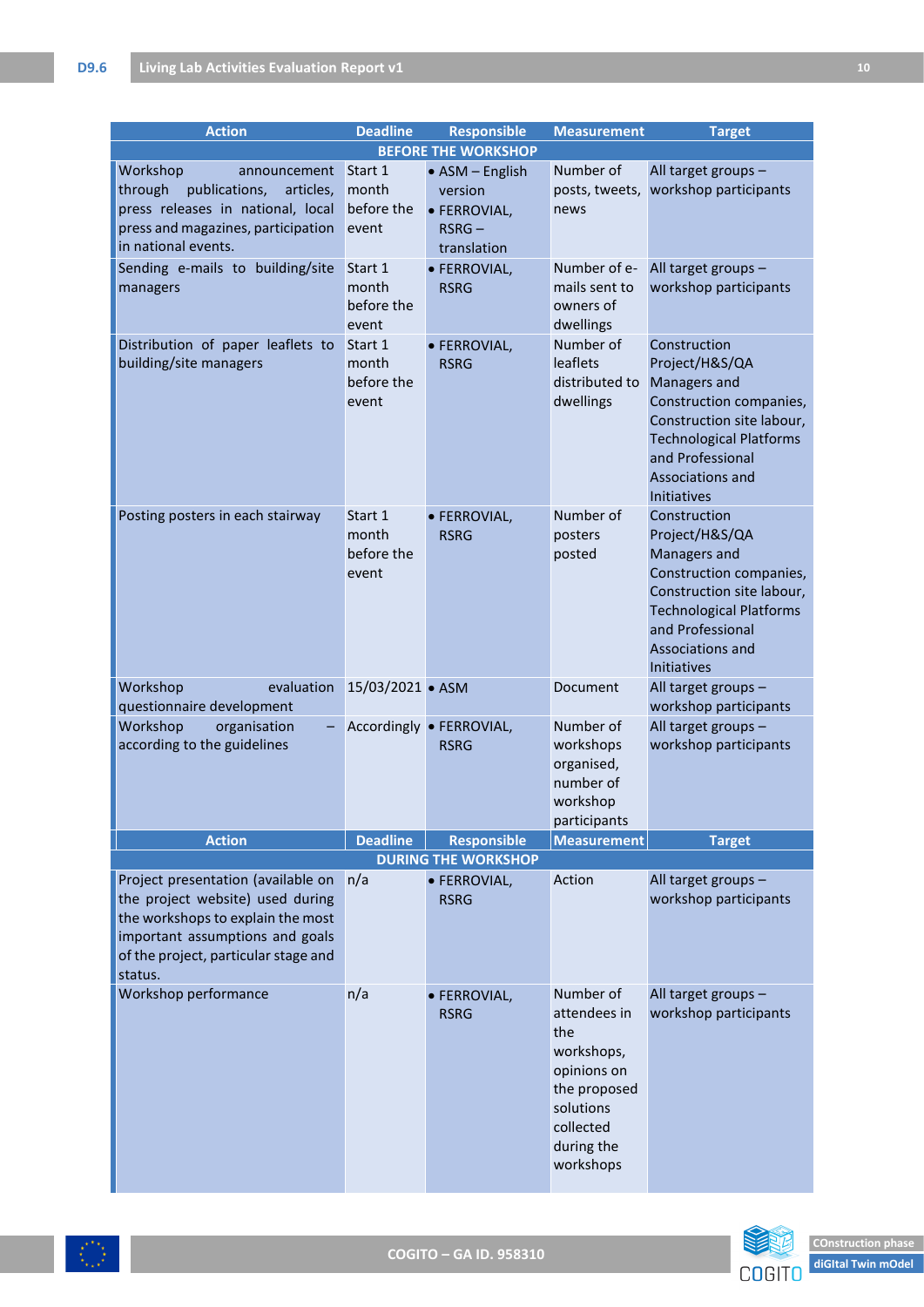| <b>Action</b>                                                                                                                                                                                                                                  | <b>Deadline</b>                                   | <b>Responsible</b>                          | <b>Measurement</b>                  | <b>Target</b>                                                                                                                                                                                         |  |
|------------------------------------------------------------------------------------------------------------------------------------------------------------------------------------------------------------------------------------------------|---------------------------------------------------|---------------------------------------------|-------------------------------------|-------------------------------------------------------------------------------------------------------------------------------------------------------------------------------------------------------|--|
| <b>AFTER THE WORKSHOP</b>                                                                                                                                                                                                                      |                                                   |                                             |                                     |                                                                                                                                                                                                       |  |
| Workshop summary development<br>and distribution to the<br>workshop participants as well as the<br>other Living Lab members $-$ to<br>inform all about project activities,<br>discussions that took place or<br>even decisions that were made. | Up to 1<br>week after<br>workshop                 | • FERROVIAL,<br><b>RSRG</b>                 | Document                            | All target groups $-$<br>workshop participants                                                                                                                                                        |  |
| Workshop summary promotion As soon as<br>different<br>via<br>communication available<br><b>COGITO</b><br>channels<br>project<br>$\overline{\phantom{m}}$<br>media<br>website,<br>social<br>and<br>national/local press.                        |                                                   | $\bullet$ ASM,<br>FERROVIAL,<br><b>RSRG</b> | Number of<br>posts, tweets,<br>news | Construction Project/<br>H&S /QA Managers and<br>Construction companies,<br>Construction site labour,<br><b>Technological Platforms</b><br>and Professional<br>Associations and<br><b>Initiatives</b> |  |
| Post-workshop<br>teleconference<br>(ASM and workshops' organisers)<br>to get feedback, impressions,<br>tips for next rounds of workshops.                                                                                                      | Up to $1$<br>week after<br><b>the</b><br>workshop | $\bullet$ ASM,<br>FERROVIAL,<br><b>RSRG</b> | Action                              | n/a                                                                                                                                                                                                   |  |

Dissemination activities towards Living Labs were also planned and included in D9.2 and the updated version – D9.3. These include:

- Information publication in social media and project website (publication of materials, recruitment, workshops announcement and feedback, etc.)
- Publication of articles, press releases in EU press and magazines, participation to EU events.
- Information exchange through newsletters of other EU projects and initiatives





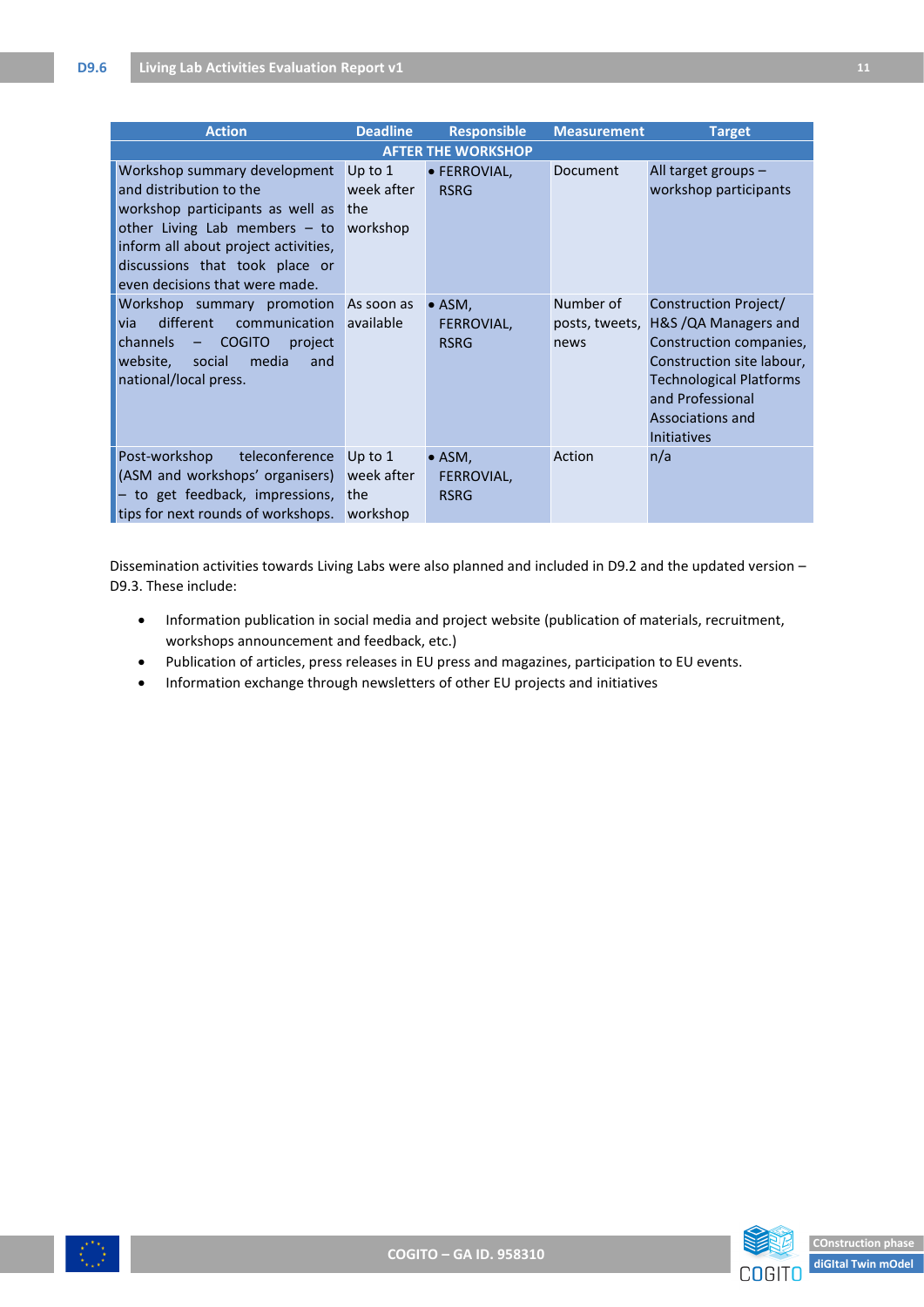# <span id="page-12-0"></span>**3 COGITO Living Lab Activities Plan**

The Living Labs workshops are dedicated to potential stakeholders who are asked for their feedback and requirements on the COGITO's tools during performed activities.

ASM, as task leader, elaborated the COGITO Living Labs Activities document where the basic information, methodology, targets and goals were established.

#### COGITO Living Labs Activities

#### **Key facts on Living Labs:**

- 1. Aim: co-creation and exploitation of project results maximising the project's impact.
- 2. Tool for developing COGITO services demonstrated under real-life conditions according to stakeholders' needs.

3. Tool for dissemination, training and exploitation, through stakeholder awareness and engagement. **Objectives:**

- Widely disseminate the project outcomes towards target groups to generate a broad awareness and engagement/involvement in the various project activities.
- Create opportunities for further exploitation and replication of the project's results after its official completion.
- Obtain feedback from the targeted beneficiaries throughout the project duration to optimise all project developments, such as address critical needs of stakeholders involved in the operation of the COGITO framework.

#### **Living Lab schedule:**

- Introduction to Living Lab workshops (presentation of the project and topic with the use of promotional materials)
- Workshops testing particular project's solutions connected with tasks
- Q&A session
- Evaluation questionnaire

#### **Responsibilities:**

- 1. ASM Living Labs activities coordination, dissemination of Living Lab activities
- 2. FERROVIAL, RSRG Living Lab organisation, activities performance

#### **Target audience:**

- Main (<650): Construction Project/H&S/QA Managers and Construction companies, Construction site labour, Technological Platforms and Professional Associations and Initiatives
- Other (15): standardisation stakeholders, regulators, policy makers

#### <span id="page-12-1"></span>**Indicators:**

#### **Table 2: Living Labs indicators**

| <b>KPI</b>                                                  | <b>Target</b>     |
|-------------------------------------------------------------|-------------------|
| Number of organised workshops/trainings/meetings            | 8(2x4)            |
| Number of participants to the workshops                     | 50 (400 in total) |
| Number of follow-up activities resulting from the workshops | 4                 |
| Number of direct participant (stakeholders) targeted:       | 120 (15x8):       |
| Danish workshop                                             | 60                |
| Spanish workshop                                            | 60                |



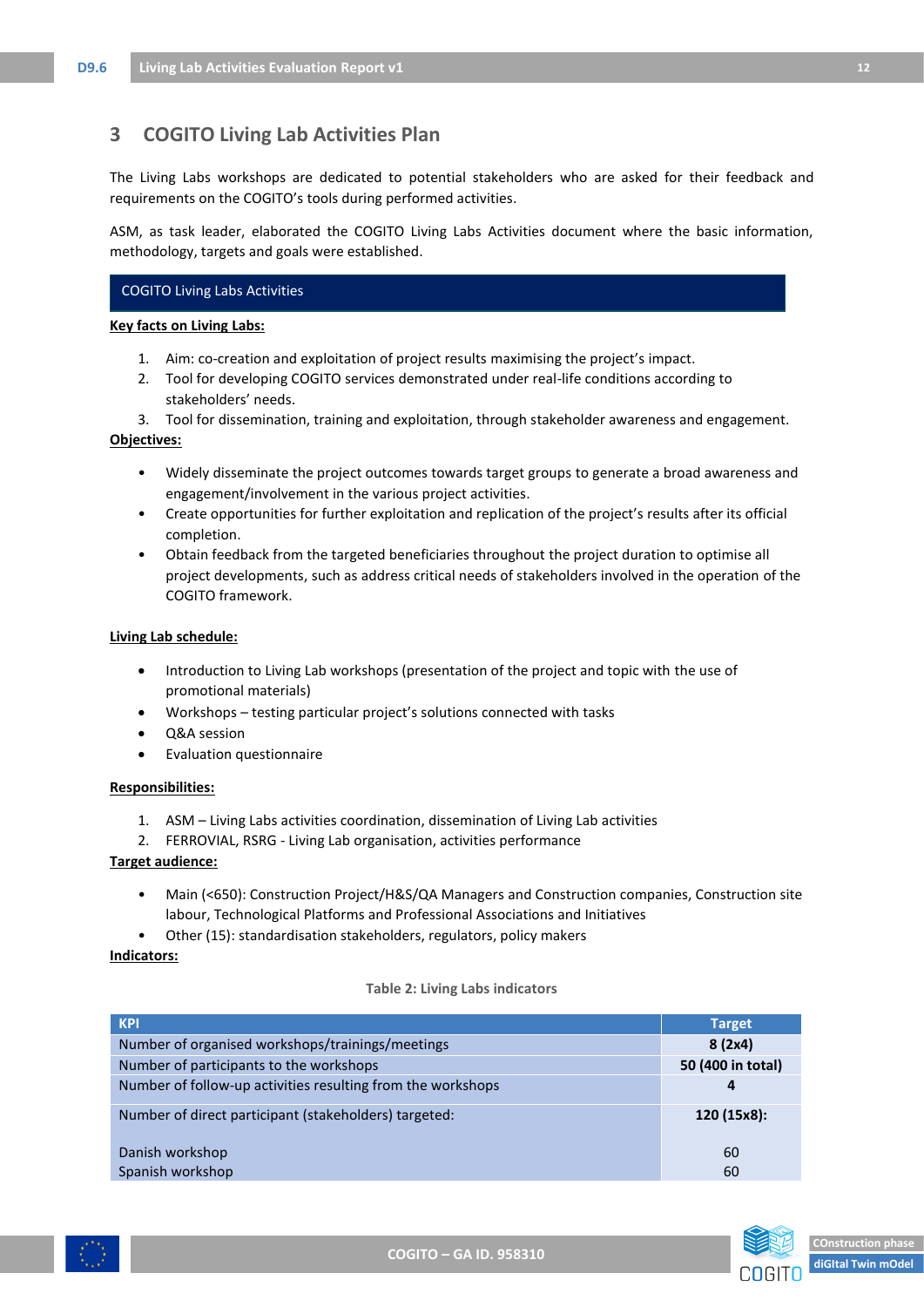| Number of indirect participants (consumers) targeted: | 280 (35x8): |
|-------------------------------------------------------|-------------|
|                                                       |             |
| Danish workshop                                       | 140         |
| Spanish workshop                                      | 140         |
|                                                       |             |

#### **Methodology:**

- 8 workshops, 4 in each Living Lab
- 1<sup>st</sup> round of workshop: raise awareness, engagement and informing about benefits, collecting user requirements
- 2<sup>nd</sup> round workshop: involve end users and prepare the pre-validation phase of the project
- 3<sup>rd</sup> round of workshop: train users and contribute to the adoption of the COGITO concept and operation in the pilot sites of the project
- 4<sup>th</sup> round of workshop: involve all stakeholders in the evaluation of COGITO results

#### **Workshops schedule:**

- $\bullet$  1<sup>st</sup> round (prior T2.1):
	- o Denmark March 2021
	- o Spain April 2021
- 2<sup>nd</sup> round (prior to the pre-validation phase in T8.2):
	- o Denmark June 2022
	- o Spain June 2022
- 3<sup>rd</sup> round (after WP3 ends):
	- o Denmark December 2022
	- o Spain December 2022
- 4<sup>th</sup> round (after T8.4 and before the impact assessment task ends (Oct 2023)):
	- o Denmark September 2023
	- o Spain September 2023

Consortium Partners decided to organise the first event to collect user requirements for the COGITO system. After the first round of workshops, some improvements were considered to be implemented, like evaluation questionnaire, and a set of promotional materials provided to the participants.



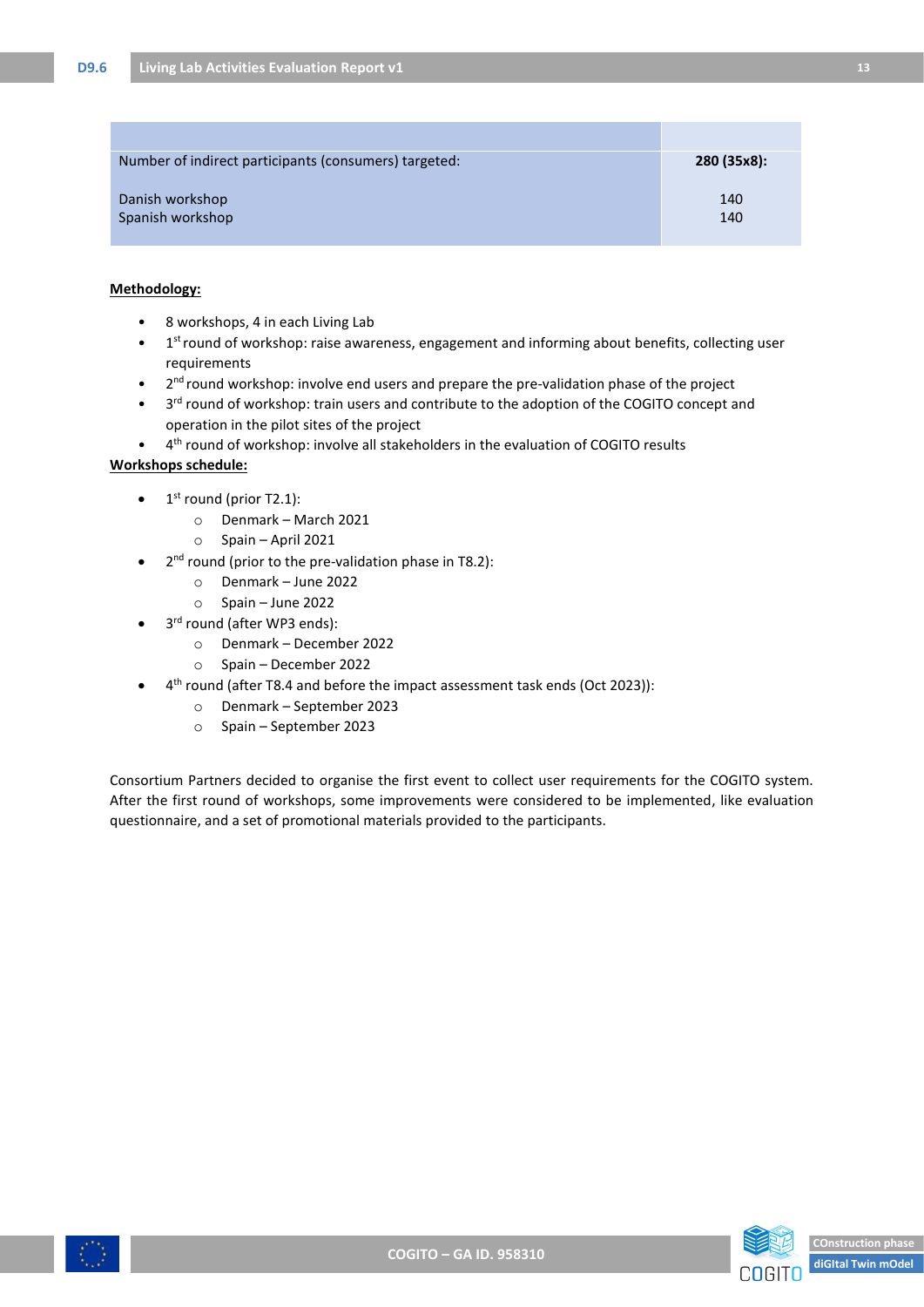## <span id="page-14-0"></span>**4 Target groups**

At the beginning of the project, the COGITO Consortium verified the list of target groups to whom the overall strategy, including Living Lab activities, should be tailored. The Living Lab Action Plan activities were planned to engage particular target groups, which definitions are placed in the Table 3 as following:

#### **Table 3: COGITO Target Groups**

<span id="page-14-1"></span>

| <b>Type of target</b>                                                                                                      | <b>Description</b>                                                                                                                                                                                                                                                                                                                                                                                                                                                                                                                                                                                                                                                  |
|----------------------------------------------------------------------------------------------------------------------------|---------------------------------------------------------------------------------------------------------------------------------------------------------------------------------------------------------------------------------------------------------------------------------------------------------------------------------------------------------------------------------------------------------------------------------------------------------------------------------------------------------------------------------------------------------------------------------------------------------------------------------------------------------------------|
| <b>Construction</b><br>Project/H&S/QA<br><b>Construction</b><br>and<br><b>Managers</b><br>companies (AEC Industry)         | This is the main target group of the COGITO Dissemination and<br>Exploitation Strategy, since they are the key stakeholders involved in<br>the design, planning and implementation of construction projects and,<br>subsequently, the primary end-users of the COGITO results.                                                                                                                                                                                                                                                                                                                                                                                      |
| <b>Construction site labour</b>                                                                                            | People directly involved in the construction site constitute a key target<br>group of the COGITO project, since they may be directly involved in<br>project activities for the demonstration and validation of the project<br>outcomes.                                                                                                                                                                                                                                                                                                                                                                                                                             |
| <b>Technological</b><br><b>Platforms</b><br>and<br><b>Professional</b><br><b>Associations</b><br>and<br><b>Initiatives</b> | Relevant technology platforms and industrial associations are essential<br>for the establishment of standardised BIM-based practices and<br>solutions with view to the successful exploitation of COGITO results,<br>e.g. building SMART Alliance and its Linked Data Working Group,<br>European Construction, Technology Platform, IAARC, EC3, Open<br>Reference Models Initiative, Construction Technology Platform/ECTP,<br>ETSI Working Groups for Standardization of the SAREF for Buildings<br>Ontology, W3C and its Linked Building Data Community Group,<br>European Platforms Initiative on IoT, European Association on Product<br>and Process Modelling. |
| <b>Scientific Community</b>                                                                                                | This target group corresponds to research and academic organisations,<br>scientific journals, committees, internet fora, and other working<br>groups in research fields related to the COGITO work.                                                                                                                                                                                                                                                                                                                                                                                                                                                                 |

All of these groups are closely related to the construction sector and have a direct or indirect influence on what tools are used in the construction site to improve working conditions. Consortium members have already collected e-mail addresses of potential stakeholders connected with their professional network. RSRG and Ferrovial invited firstly described target groups from the established mailing list to attend Living Lab workshops in March and April 2021. International network consisted of Technological Platforms, Professional Associations and Initiatives, Scientific Community, and Construction Companies is established by COGITO's Partners to expand the list of contacts.

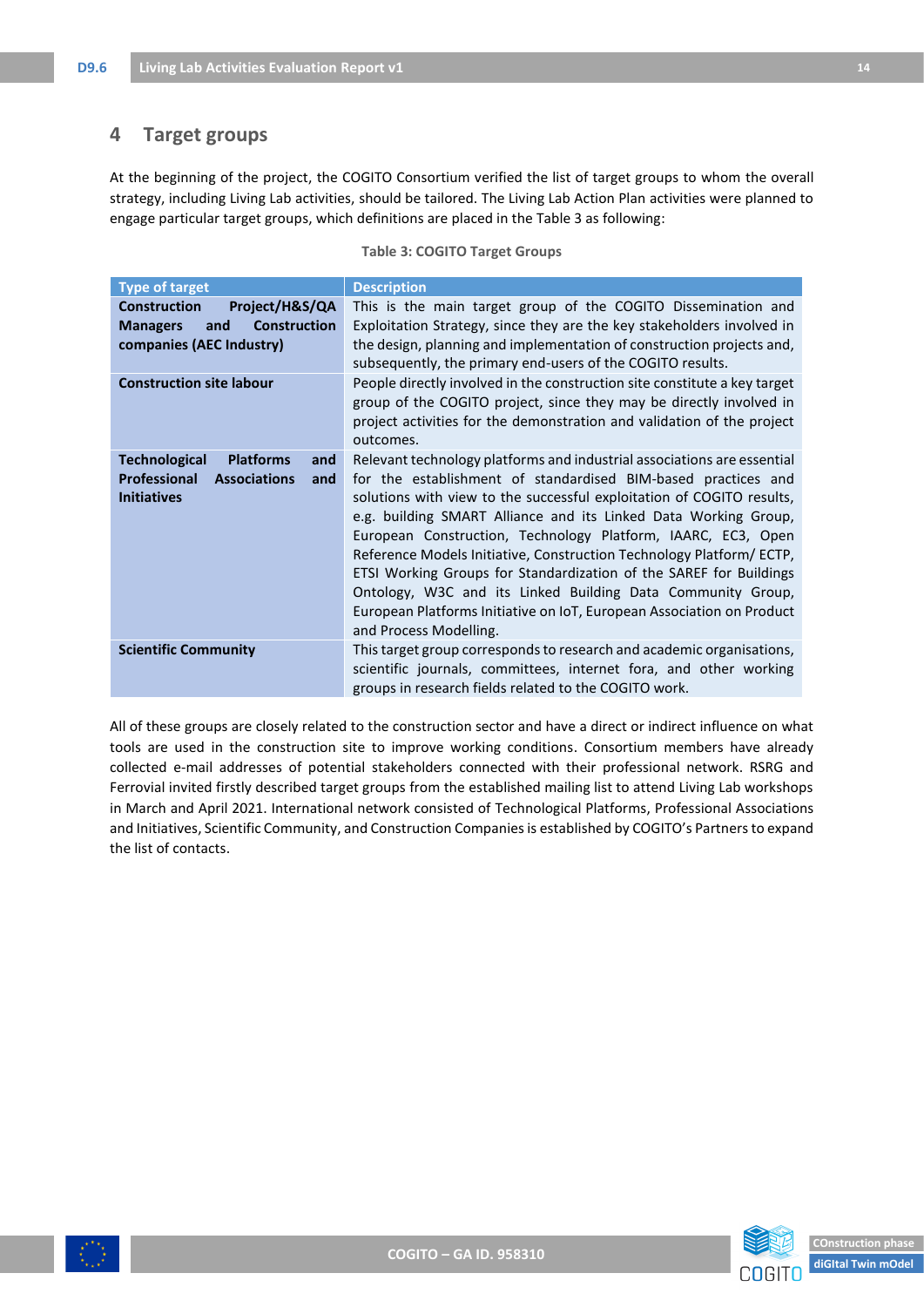# <span id="page-15-0"></span>**5 Organisation of COGITO Living Labs**

#### <span id="page-15-1"></span>**5.1 Roles and responsibilities**

ASM as a Dissemination and Exploitation Manager (DEM) is responsible for the Living Labs activities planning and coordination, while its execution responsibility belongs to the Living Lab Representatives: FERROVIAL and RSRG.

All activities are discussed with Hypertech – Project Coordinator and Partners involved in each round of workshops.

#### <span id="page-15-2"></span>**5.2 Living Lab activities schedule**

[Table 4](#page-15-4) below presents the overview of Living Lab activities that are planned to be implemented within the project. It is also supported by dissemination activities presented in Living Lab Action Plan and planned in the overall dissemination and communication strategy included in D9.3.

<span id="page-15-4"></span>

| <b>Channel</b>   | Objective of the<br>dissemination                          | <b>Type of audience</b> | <b>Measurement</b> | Schedule/frequency/upda<br>te.       |
|------------------|------------------------------------------------------------|-------------------------|--------------------|--------------------------------------|
| <b>Workshops</b> | To<br>raise                                                | awareness, Construction | 8                  | workshops 2 workshops by M12, 4      |
|                  | engagement and acceptance of Project/H&S/QA                |                         |                    | organised within workshops by M24, 2 |
|                  | pilot site stakeholders; to managers                       |                         | Living             | Labs workshops by M36                |
|                  | involve end users in the<br>requirements definition;<br>to | <b>Stakeholders</b>     | activities         |                                      |
|                  | train users and contribute to                              | Construction site       |                    |                                      |
|                  | the adoption of the COGITO labour                          |                         |                    |                                      |
|                  | concept and operation in the                               |                         |                    |                                      |
|                  | pilot sites; to involve all                                |                         |                    |                                      |
|                  | stakeholders in the evaluation                             |                         |                    |                                      |
|                  | of COGITO results                                          |                         |                    |                                      |
|                  |                                                            |                         |                    |                                      |

#### **Table 4: Living Lab activities schedule**

## <span id="page-15-3"></span>**5.3 Key Performance Indicators**

A set of Key Performance Indicators (KPIs) has been defined to measure the efficiency and effectiveness of the Living Lab activities. The table below summarises desired targets of KPI achievement at the end of the project's duration, and the current status in M12:

<span id="page-15-5"></span>

| <b>Activity</b><br>name | <b>KPI</b>                                                     | <b>Target number in</b><br>total | <b>Status in M12</b> |
|-------------------------|----------------------------------------------------------------|----------------------------------|----------------------|
| <b>Living Lab</b>       | Number of organised workshops/trainings/meetings               | 8                                | $\overline{2}$       |
| <b>activities</b>       | Number of participants to the workshops                        | 400                              | 68                   |
|                         | Number of follow-up activities resulting from the<br>workshops | 4                                |                      |
|                         | Number of direct participants targeted:                        | 120:                             | 68                   |
|                         | Spanish workshop                                               | 60                               | 33                   |
|                         | Danish workshop                                                | 60                               | 35                   |
|                         | Number of indirect participants targeted                       | 280:                             |                      |
|                         | Spanish workshop                                               | 140                              |                      |
|                         | Danish workshop<br>$\bullet$                                   | 140                              |                      |



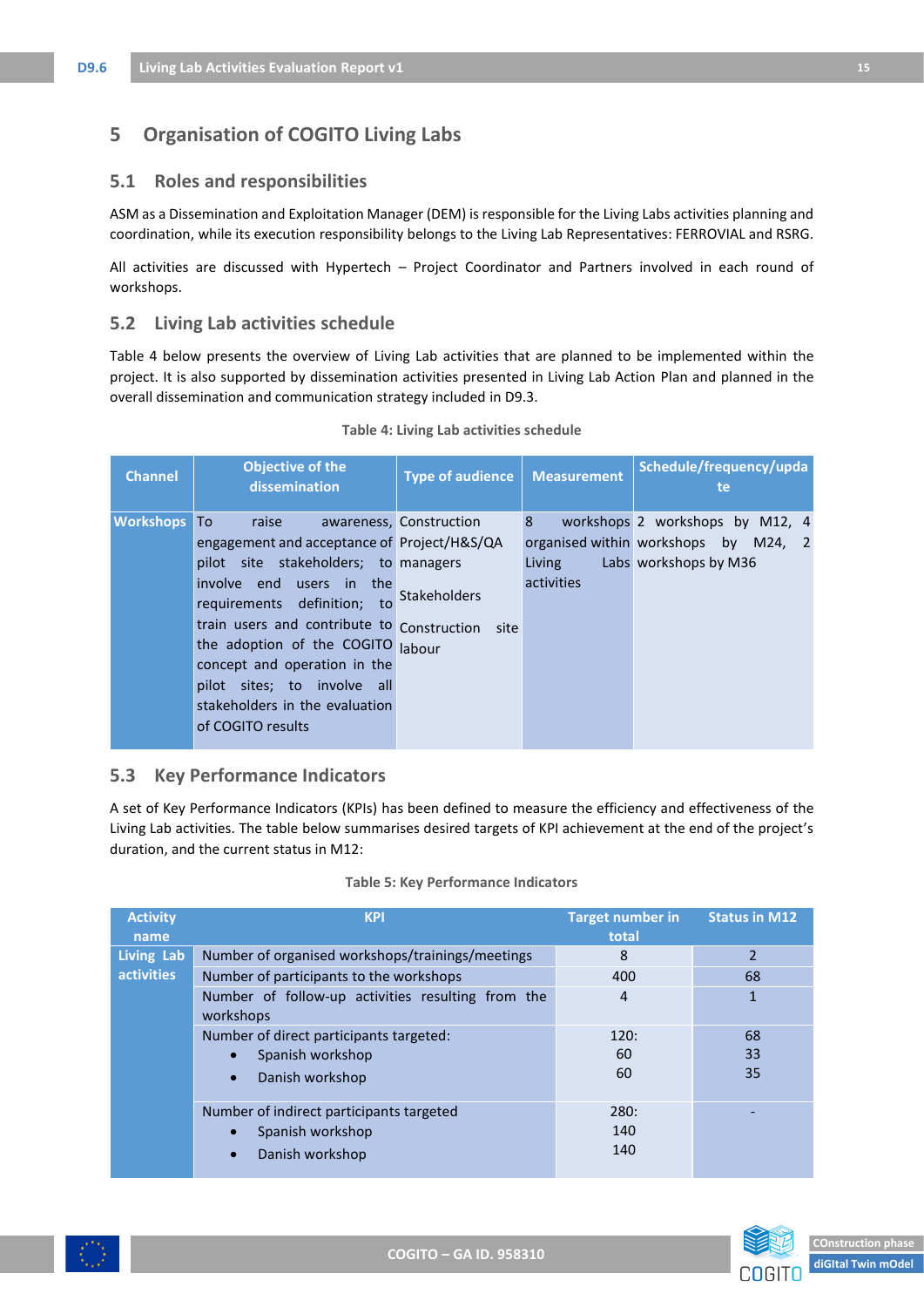The KPI evaluation is an ongoing activity, monitored constantly before and after every workshop. Effectiveness and progresses are assessed, and, if needed, relevant changes are implemented in order to achieve the planned results. Every 6 months, during the GA meetings, all partners are informed about current status of KPI's performance and about the planned actions to fulfil the initial commitment in terms of expected goals.

Actual status of KPIs shows where we need to focus to reach all target goals. The dissemination action plan developed for the next 6 months according to these data is the following:

- increase the number of indirect participants;
- $\bullet$  disseminate information and promotional materials regarding the 2<sup>nd</sup> round of workshops;
- include the results of the first round of workshops into the 1<sup>st</sup> issue of COGITO Newsletter planned to be sent in M14;
- promote the idea of Living Lab workshops among sister-projects;
- include information about Living Labs into the 1<sup>st</sup> promotional video planned to be produced in M14;
- include information about the Living Labs into the 1<sup>st</sup> leaflet;
- promote Living Lab activities via press releases.

#### <span id="page-16-0"></span>**5.4 Risk and COVID impact**

Regarding the risks and COVD-19 impact, there is a challenge to conduct workshops only via telco, as some of the topics must be presented on site. Preparing the relevant material to present COGITO tools and train participants online requires a larger amount of effort. It can affect the clear understanding of COGITO's expected outcomes, and cause less interest in the developed tools.



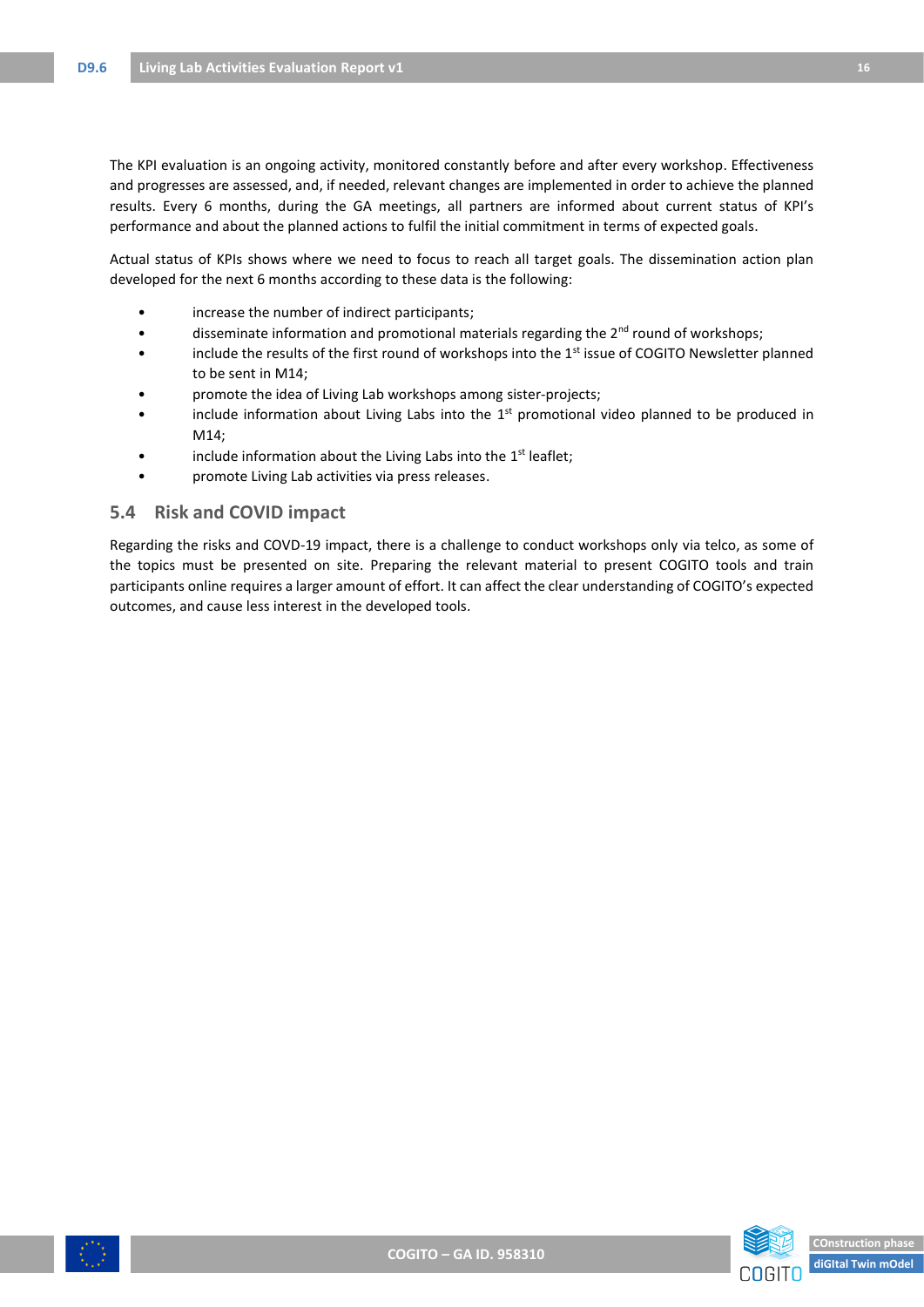# <span id="page-17-0"></span>**6 COGITO's 1st round of workshops**

In order to ensure the smooth creation and management of the Living Labs, ASM, as the responsible partner of the dissemination and coordination of the Living Labs, developed a detailed action plan of all relevant activities. The mentioned action plan defines the most important issues of LL – the objectives, roles of responsible partners, the target audience as well as the concept and methodology. Additionally, a list of proposed actions before, during and after workshops was proposed.

Moreover, the project partners preparing and conducting the workshops were asked to remember to use COGITO dissemination materials available on the project website and follow the project branding outlines defined in report *D9.3 COGITO dissemination and communication plan and associated material.*

To effectively manage the deployment of Living Lab activities, a set of monitoring indicators to be measured during the project duration was defined in the project proposal and included in the LL action Plan. [Table 5](#page-15-5) presents the targeted parameters as well as numbers that have been achieved.

#### <span id="page-17-1"></span>**6.1 Online workshops by RSRG and FER**

In COGITO, the establishment of the Living Labs took place in January 2021. The aim of this activity is to collect important feedback from COGITO's stakeholders closely related to the pilot sites (Denmark and Spain). In this way, COGITO aims to improve the design and development of the project's toolbox, promote the outcomes, and engage target groups into the process. Consortium Partners have built a methodology and action plan to set particular workshops within the project duration and invite selected participants to join the Living Labs' activities.

Consortium Partners decided to organise the first event to collect user requirements for the COGITO system. The first workshop was organised on March 29th, 2021 by the industry partner Rhomberg Sersa Rail Group (RSRG). The second one was held on April 14th, 2021 by the industry partner Ferrovial (FER). Both workshops were attended by construction staff and COGITO technical partners.

#### <span id="page-17-2"></span>**6.2 Workshops workflow**

After a short introduction of the project, workshop goals and structure, attendants were divided into 3 working groups to facilitate fluent brainstorming and discussion. The groups were focused on: *Workflows and Planning*, *Quality Control*, and *Health and Safety*, reflecting the three main areas of application, but also the three Business Scenarios focused on by the consortium about: Workflow, Quality and Safety.

For the **Rhomberg Sersa Rail Group (RSRG) Workshop**, the product and innovation department of RSRG organised an online call with several professionals from the railway construction industry. In total, 15 people with different roles (Site Manager, BIM Manager, Health and Safety Manager as well as Quality Manager) joined the meeting and discussed the topics and worked out the canvas. Together with participants of the COGITO consortium, 33 people attended the workshop.

For the **Ferrovial (FER) Workshop**, the Innovation department from Ferrovial Construction engaged various AEC professionals from the company for their participation in the Living Labs activities in general, but for the requirements workshop in particular.

Overall, 35 attendees (including Project Managers, BIM designers, Site coordinators) participated in Ferrovial's workshops having fruitful discussions and providing valuable feedback.

The MIRO boards from the two workshops were shared for analysis with the technical partners, and more specifically the Use Cases leaders. This analysis enabled the team to:

- confirm and refine the stakeholders' needs and expectations (i.e. limitations of current practice),
- assess the value of the proposed COGITO Use Cases/Tools and set their priorities,
- extract meaningful User Requirements.



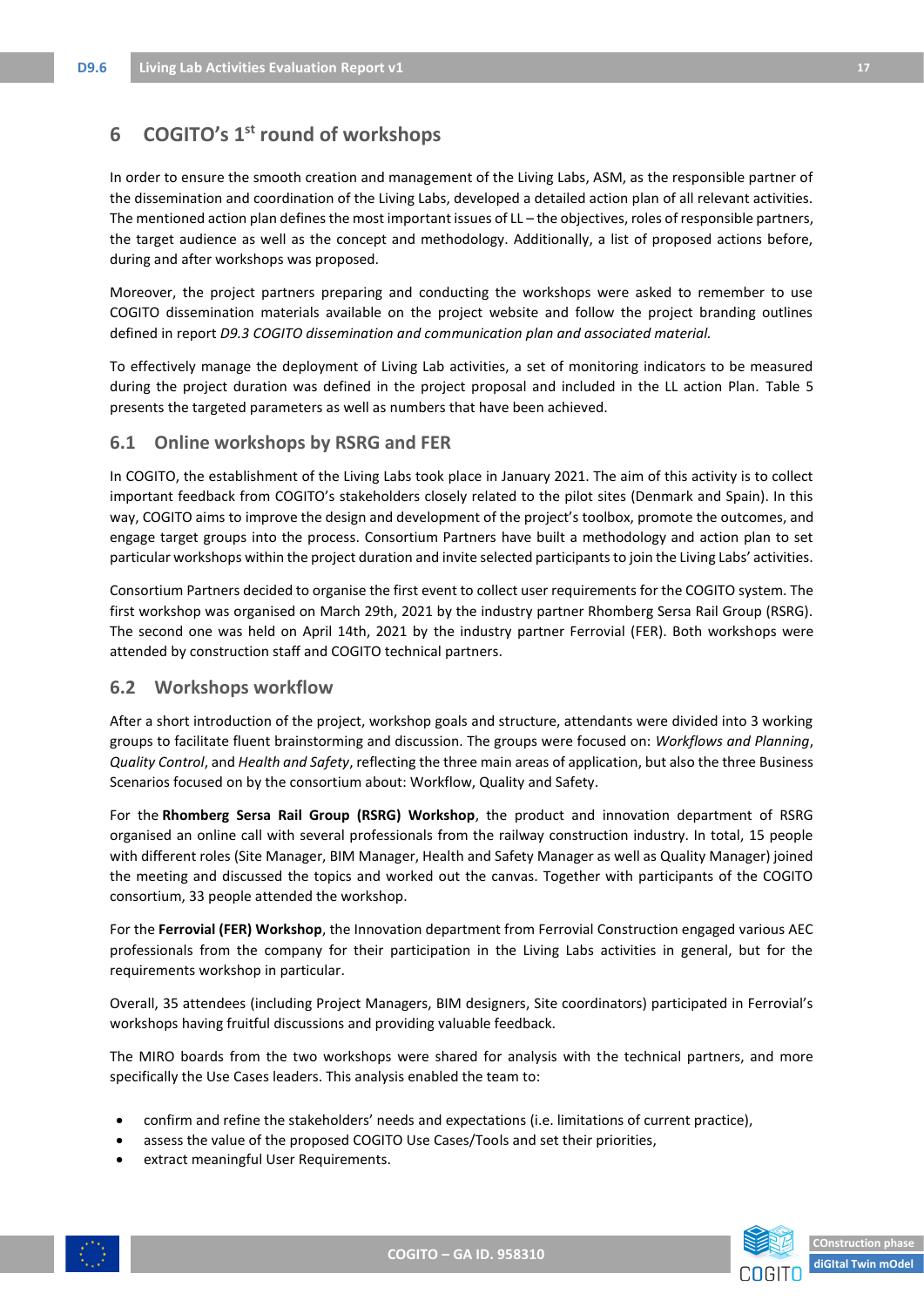#### <span id="page-18-0"></span>**6.3 Important results**

The workshops' groups identified an extended list of stakeholders, broadly aligned with the initial list of stakeholders defined by COGITO industrial partners. Main stakeholders were identified with regards to the COGITO Use Cases. As deduced from participants' discussions, the main challenges are faced when planning and executing workflows and they include quality and flow-related problems information, project management difficulties, quality of input information, and technology-related problems.

All identified problems usually lead to project delays, lower overall quality, unsatisfied customers and working crew, increased number of accidents, loss of company prestige or reputation, and corresponding loss of new contracts or business opportunities.

Regarding the Business Scenarios and Use Cases defined in COGITO, all were found highly valuable.

The different groups also discussed a list of potential KPIs that could be measured to assess the impact of the COGITO solution.

Finally, the group discussions identified a number of User Requirements which was one of the main purposes of the meeting. User Requirements questionnaire was circulated before the workshops via Newsletter, ECTP and BUILDUP portals, and individual contacts. The integrated questionnaire included 118 questions, and can be found in Annex 2 of *D2.1 Stakeholder requirements for the COGITO system*. While most of the questions were aimed at the collection of SRs, other questions were also aimed at collecting information and confirming the consortium's existing understanding of current practice and challenges associated to it. Detailed analysis of the results was discussed during both workshops and described in D2.1.



**Figure 1: COGITO's Living Lab workshops-FER**



<span id="page-18-1"></span>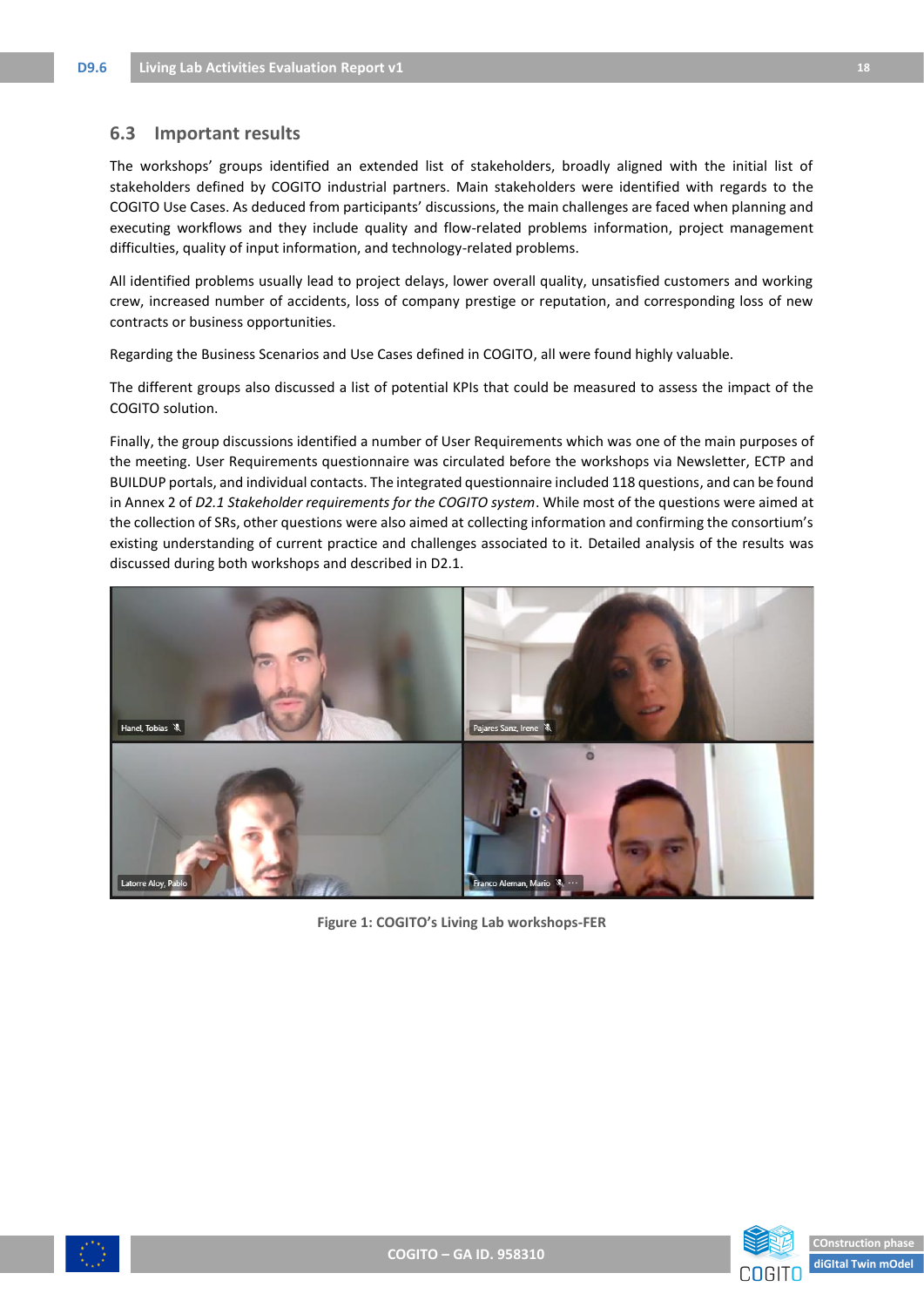

**Figure 2: COGITO's Living Lab workshops canvas-FER**

<span id="page-19-0"></span>

<span id="page-19-1"></span>**Figure 3: COGITO's Living Lab workshop canvas – overall view**

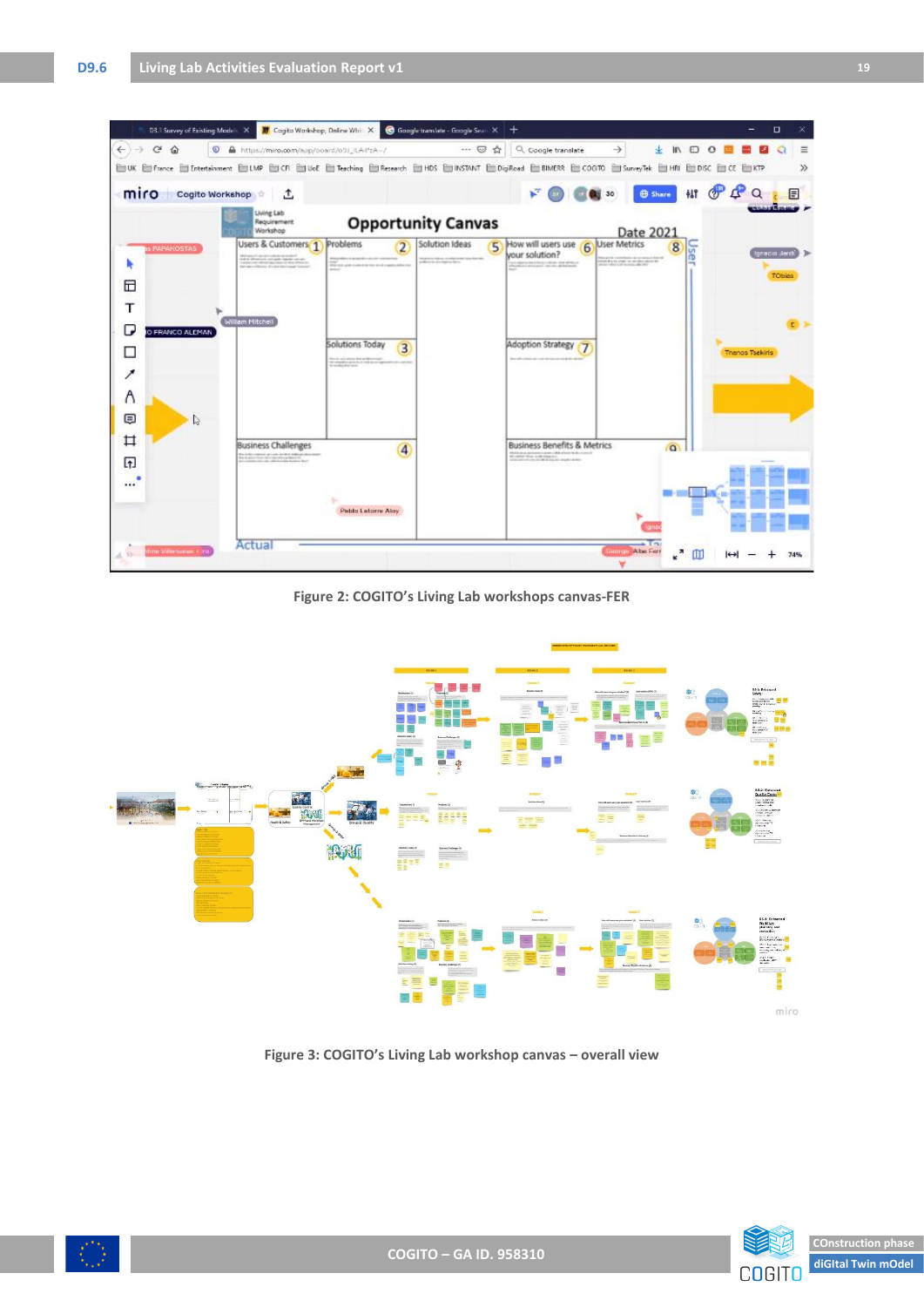# <span id="page-20-0"></span>**7 Conclusions**

Living Lab activities in the first 12 months mainly consisted in building up the Living Lab community and engaging with it for eliciting meaningful user requirements (reported in *D2.1 "Stakeholder requirements for the COGITO system*").

Building a Living Lab community is always challenging at the outset, mainly due to professionals are more interested in commenting on and testing solutions once they have developed them, rather than contribute to user requirement elicitation. Nonetheless, the industry partners (FER, RSRG and OLOD) were able to motivate the engagement of many people with relevant experience from across their organisations.

The COVID-19 pandemic situation required that the workshops to be conducted virtually. While this can create logistical and communication challenges during the workshops, it also enabled more people to join without the potential cost of losing an extra day of work (travel, etc.). Regarding the communication and engagement challenges of holding user requirement workshops online, RSRG and FER made effective use of Miro and separated rooms organised around the three main areas of impact of COGITO (workflow, quality and safety). An important learned lesson from those workshops might be that communication about the project goals and the workshops itself could be shared ahead of the activity, so that the attendees have more time to absorb the content and start thinking about their contributions ahead of the workshops.

The questionnaires issued at the end of the workshop were useful but received limited feedback, partially because they may have been a little too long. A lesson learned from this is that the questionnaires could be issued to capture information relevant to requirement elicitation in two stages: first before the workshop to capture information about current practice; and then after the workshop to capture additional information or consolidate information collected during the workshop.